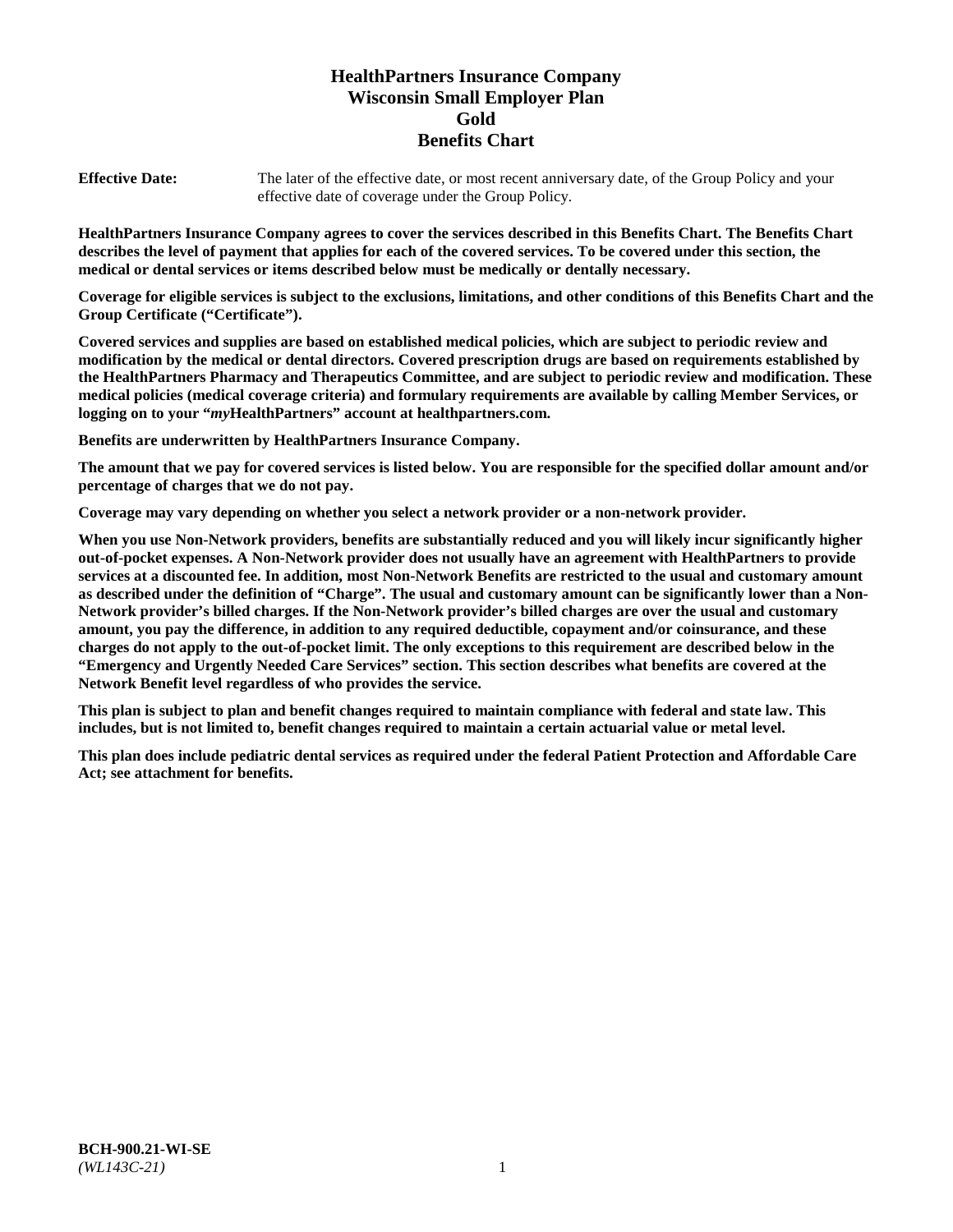# **These definitions apply to this Benefits Chart. They also apply to the Certificate.**

| <b>Biosimilar Drug:</b> | A prescription drug, approved by the Food and Drug Administration (FDA), that the FDA has<br>determined is biosimilar to and interchangeable with a biological brand name drug. Biosimilar<br>drugs are not considered generic drugs and are not covered under the generic drug benefit.                                                                                                                                                                                                                                                                                                                                                     |
|-------------------------|----------------------------------------------------------------------------------------------------------------------------------------------------------------------------------------------------------------------------------------------------------------------------------------------------------------------------------------------------------------------------------------------------------------------------------------------------------------------------------------------------------------------------------------------------------------------------------------------------------------------------------------------|
| <b>Brand Name Drug:</b> | A prescription drug, approved by the Food and Drug Administration (FDA), that is manufactured,<br>sold, or licensed for sale under a trademark by the pharmaceutical company that originally<br>researched and developed the drug. Brand name drugs have the same active-ingredient formula as<br>the generic version of the drug. However, generic drugs are manufactured and sold by other drug<br>manufacturers and are generally not available until after the patent on the brand name drug has<br>expired. A few brand name drugs may be covered at the generic drug benefit level if this is<br>indicated on the formulary.           |
| <b>Calendar Year</b>    | This is the 12-month period beginning 12:01 A.M. Central Time, on January 1, and ending 12:00<br>A.M. Central Time of the next following December 31.                                                                                                                                                                                                                                                                                                                                                                                                                                                                                        |
| <b>Charge:</b>          | For covered services delivered by a network provider, this is the provider's discounted fee for a<br>given medical/surgical service, procedure or item.                                                                                                                                                                                                                                                                                                                                                                                                                                                                                      |
|                         | For covered services delivered by non-network providers, a contracted rate may apply if such<br>arrangement is available to HealthPartners.                                                                                                                                                                                                                                                                                                                                                                                                                                                                                                  |
|                         | For the usual and customary charge for covered services delivered by non-network providers, our<br>payment is calculated using one of the following options to be determined at HealthPartners'<br>discretion: 1) a percentage of the Medicare fee schedule; 2) a comparable schedule if the service is<br>not on the Medicare fee schedule; or 3) a commercially reasonable rate for such service.                                                                                                                                                                                                                                          |
|                         | The usual and customary charge is the maximum amount allowed that we consider in the<br>calculation of the payment of charges incurred for certain covered services. You must pay for any<br>charges above the usual and customary charge, and they do not apply to the out-of-pocket limit.                                                                                                                                                                                                                                                                                                                                                 |
|                         | A charge is incurred for covered ambulatory medical and surgical services, on the date the service<br>or item is provided. A charge is incurred for covered inpatient services, on the date of admission to<br>a hospital. To be covered, a charge must be incurred on or after your effective date and on or<br>before the termination date.                                                                                                                                                                                                                                                                                                |
| Copayment/Coinsurance:  | The specified dollar amount, or percentage, of charges incurred for covered services, which we do<br>not pay, but which you must pay, each time you receive certain medical services, procedures or<br>items. Our payment for those covered services or items begins after the copayment or coinsurance<br>is satisfied. Covered services or items requiring a copayment or coinsurance are specified in this<br>Benefits Chart.                                                                                                                                                                                                             |
|                         | For services provided by a network provider:<br>An amount which is listed as a flat dollar copayment is applied to a network provider's discounted<br>charge for a given service. However, if the network provider's discounted charge for a service or<br>item is less than the flat dollar copayment, you will pay the network provider's discounted charge.<br>An amount which is listed as a percentage of charges or coinsurance is based on the network<br>provider's discounted charges, calculated at the time the claim is processed, which may include an<br>agreed upon fee schedule rate for case rate or withhold arrangements. |
|                         | For services provided by a non-network provider:<br>Any copayment or coinsurance is applied to the lesser of the provider's charges or the usual and<br>customary charge for a service.                                                                                                                                                                                                                                                                                                                                                                                                                                                      |
|                         | A copayment or coinsurance is due at the time a service is provided, or when billed by the<br>provider. The copayment or coinsurance applicable for a scheduled visit with a HealthPartners<br>network provider will be collected for each visit, late cancellation and failed appointment.                                                                                                                                                                                                                                                                                                                                                  |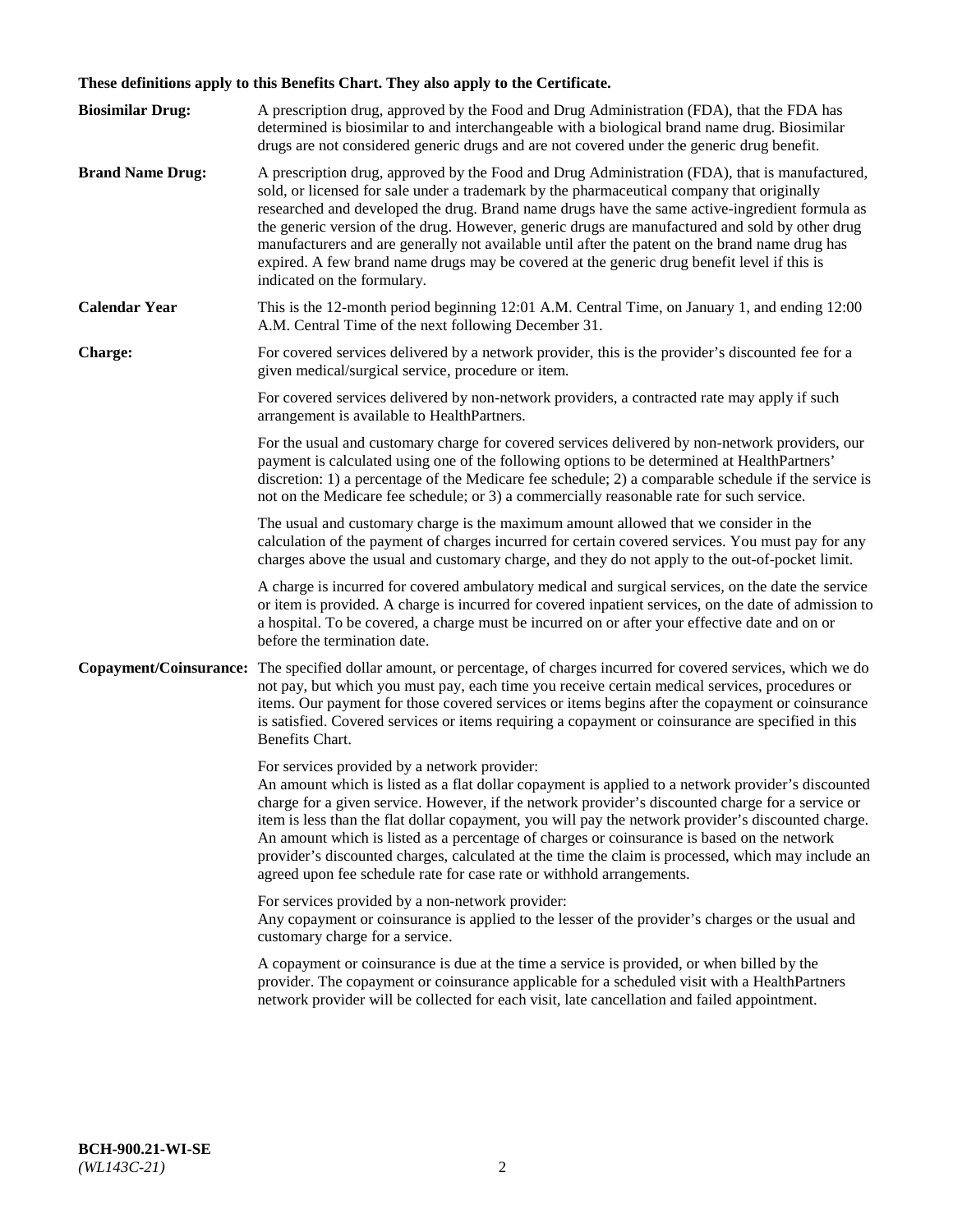| Deductible:                                | The specified dollar amount of charges incurred for covered services, which we do not pay, but an<br>enrollee or a family has to pay first in a calendar year. Our payment for those services or items<br>begins after the deductible is satisfied. For network providers, the amount of the charges that apply<br>to the deductible are based on the network provider's discounted charges, calculated at the time<br>the claim is processed, which may include an agreed upon fee schedule rate for case rate or<br>withhold arrangements. For non-network providers, the amount of charges that apply to the<br>deductible are the lesser of the provider's charges or the usual and customary charge for a service. |
|--------------------------------------------|-------------------------------------------------------------------------------------------------------------------------------------------------------------------------------------------------------------------------------------------------------------------------------------------------------------------------------------------------------------------------------------------------------------------------------------------------------------------------------------------------------------------------------------------------------------------------------------------------------------------------------------------------------------------------------------------------------------------------|
|                                            | Any amounts paid or reimbursed by a third party, including but not limited to: point of service<br>rebates, manufacturer coupons, manufacturer debits cards or other forms of direct reimbursement<br>to an Insured for a product or service, will not apply toward your deductible, to the extent<br>permitted under state and federal law.                                                                                                                                                                                                                                                                                                                                                                            |
|                                            | Your plan has an embedded deductible. This means once an Insured meets the individual<br>deductible, the plan begins paying benefits for that person. If two or more members of the family<br>meet the family deductible, the plan begins paying benefits for all members of the family,<br>regardless of whether each Insured has met the individual deductible. However, an Insured may<br>not contribute more than the individual deductible toward the family deductible.                                                                                                                                                                                                                                           |
|                                            | All services are subject to the deductible unless otherwise indicated below in this Benefits Chart.                                                                                                                                                                                                                                                                                                                                                                                                                                                                                                                                                                                                                     |
| Formulary:                                 | This is a current list, which may be revised from time to time, of prescription drugs, medications,<br>equipment and supplies covered by us as indicated in this Benefits Chart which are covered at the<br>highest benefit level. Some drugs on the formulary may require prior authorization to be covered<br>as formulary drugs. The formulary, and information on drugs that require prior authorization, are<br>available by calling Member Services, or logging on to your "myHealthPartners" account at<br>healthpartners.com.                                                                                                                                                                                   |
| <b>Generic Drug:</b>                       | A prescription drug, approved by the Food and Drug Administration (FDA), that the FDA has<br>determined is comparable to a brand name drug product in dosage form, strength, route of<br>administration, quality, intended use and documented bioequivalence. Generally, generic drugs<br>cost less than brand name drugs. Some brand name drugs may be covered at the generic drug<br>benefit level if this is indicated on the formulary.                                                                                                                                                                                                                                                                             |
| <b>Lifetime Maximum</b><br><b>Benefit:</b> | The specified coverage limit actually paid by us for services and/or charges incurred by you for any<br>given procedure or diagnosis. Payment of benefits under this Benefits Chart ceases when that lifetime<br>maximum benefit is reached. You have to pay for any subsequent charges.                                                                                                                                                                                                                                                                                                                                                                                                                                |
| <b>Non-Formulary Drug:</b>                 | This is a prescription drug, approved by the Food and Drug Administration (FDA), that is not on<br>the formulary, is medically necessary and is not investigative or experimental or otherwise<br>excluded under the Certificate.                                                                                                                                                                                                                                                                                                                                                                                                                                                                                       |
|                                            | Out-of-Pocket Expenses: You pay the specified copayments/coinsurance and deductibles applicable for particular services,<br>subject to the out-of-pocket limit described below. These amounts are in addition to the monthly<br>premium payments.                                                                                                                                                                                                                                                                                                                                                                                                                                                                       |
| <b>Out-of-Pocket Limit:</b>                | You pay the copayments/coinsurance and deductibles for covered services, to the individual or<br>family out-of-pocket limit. Thereafter we cover 100% of the charges incurred for all other covered<br>services, for the rest of the calendar year. You pay amounts greater than the out-of-pocket limit if<br>you exceed any lifetime maximum benefit or any visit or day limits.                                                                                                                                                                                                                                                                                                                                      |
|                                            | Non-Network Benefits above the usual and customary charge (see definition of charge above) do<br>not apply to the out-of-pocket limit.                                                                                                                                                                                                                                                                                                                                                                                                                                                                                                                                                                                  |
|                                            | Non-Network Benefits for transplant surgery do not apply to the out-of-pocket limit.                                                                                                                                                                                                                                                                                                                                                                                                                                                                                                                                                                                                                                    |
|                                            | Any amounts paid or reimbursed by a third party, including but not limited to: point of service<br>rebates, manufacturer coupons, manufacturer debit cards or other forms of direct reimbursement to<br>an Insured for a product or service, will not apply as an out-of-pocket expense, to the extent<br>permitted under state and federal law.                                                                                                                                                                                                                                                                                                                                                                        |
|                                            | You are responsible to keep track of the out-of-pocket expenses. Contact Member Services for<br>assistance in determining the amount paid by the enrollee for specific eligible services received.<br>Claims for reimbursement under the out-of-pocket limit provisions are subject to the same time<br>limits and provisions described under the "Claims Provisions" section of the Certificate.                                                                                                                                                                                                                                                                                                                       |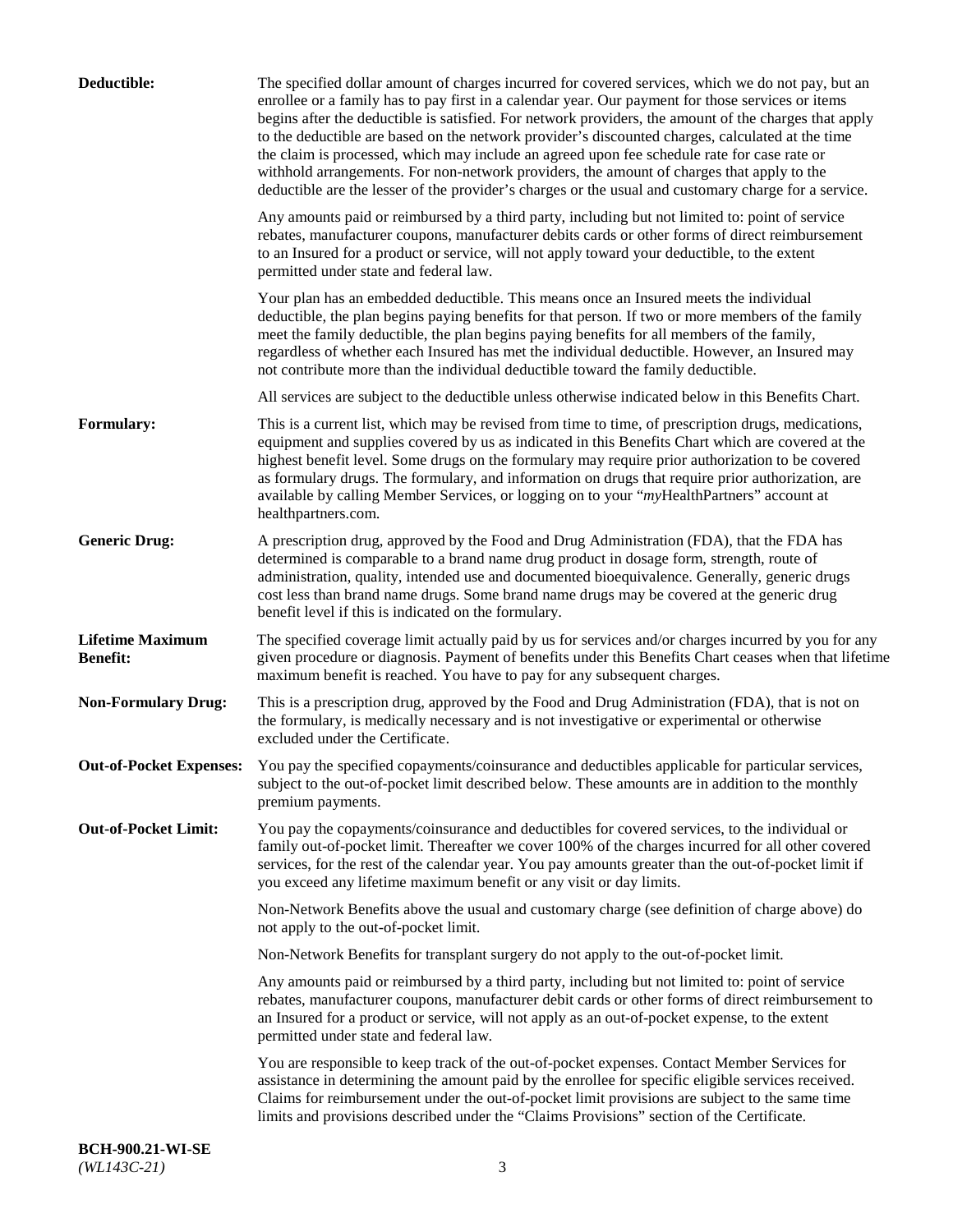**Specialty Drug List:** This is a current list, which may be revised from time to time, of prescription drugs, medications, equipment and supplies, which are typically bio-pharmaceuticals. The purpose of a specialty drug list is to facilitate enhanced monitoring of complex therapies used to treat specific conditions. Specialty drugs are covered by us as indicated in this Benefits Chart. The specialty drug list is available by calling Member Services, or logging on to your "*my*HealthPartners" account at [healthpartners.com.](http://www.healthpartners.com/) **virtuwell:** This is an online service that you may use to receive a diagnosis and treatment for certain routine conditions, such as a cold and flu, ear pain and sinus infections. You may access the virtuwell

website at [virtuwell.com.](http://www.virtuwell.com/)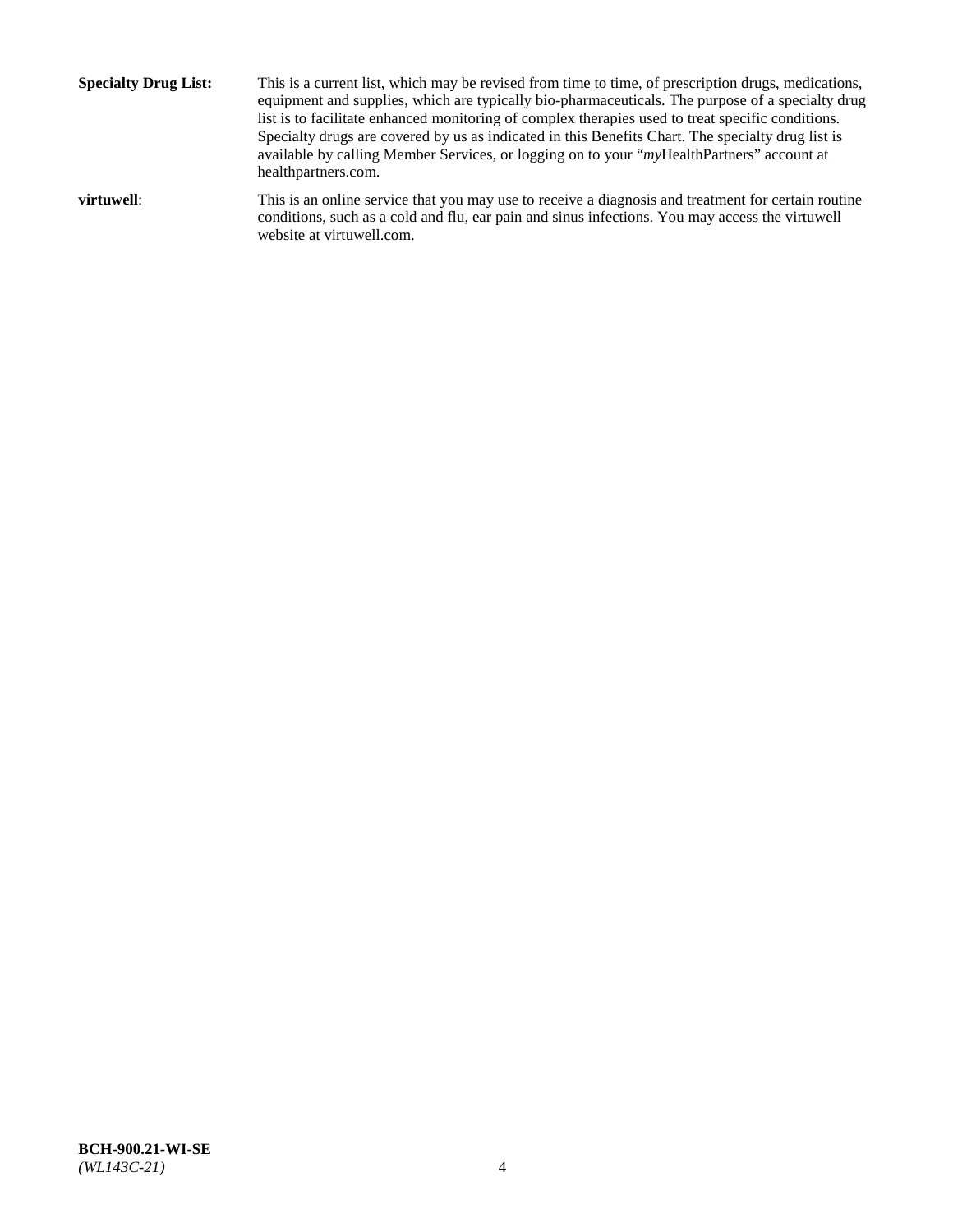# **DEDUCTIBLES AND OUT-OF-POCKET LIMITS**

#### **Individual Calendar Year Deductible**

| <b>Network Benefits</b> | <b>Non-Network Benefits</b> |
|-------------------------|-----------------------------|
| \$1,000                 | \$10,000                    |

#### **Family Calendar Year Deductible**

| <b>Network Benefits</b> | <b>Non-Network Benefits</b> |
|-------------------------|-----------------------------|
| \$3,000                 | \$20,000                    |

Separate deductibles must be satisfied under the Network Benefits and Non-Network Benefits.

Your plan has an embedded deductible. This means once an Insured meets the individual deductible, the plan begins paying benefits for that person. If two or more members of the family meet the family deductible, the plan begins paying benefits for all members of the family, regardless of whether each Insured has met the individual deductible. However, an Insured may not contribute more than the individual deductible toward the family deductible.

Any amounts paid or reimbursed by a third party, including but not limited to: point of service rebates, manufacturer coupons, manufacturer debits cards or other forms of direct reimbursement to an Insured for a product or service, will not apply toward your deductible, to the extent permitted under state and federal law.

# **Individual Calendar Year Out-of-Pocket Limit**

| <b>Network Benefits</b> | <b>Non-Network Benefits</b> |
|-------------------------|-----------------------------|
| \$7,000                 | \$30,000                    |

### **Family Calendar Year Out-of-Pocket Limit**

| <b>Network Benefits</b> | <b>Non-Network Benefits</b> |
|-------------------------|-----------------------------|
| $\frac{$1,000}{ }$      | \$60,000                    |

Separate Out-of-Pocket Limits must be satisfied under Network Benefits and Non-Network Benefits.

Non-Network Benefits above the usual and customary charge will not apply to the individual or family Out-of-Pocket Limit.

Non-Network Benefits for transplant surgery do not apply to the Out-of-Pocket Limit.

Any amounts paid or reimbursed by a third party, including but not limited to: point of service rebates, manufacturer coupons, manufacturer debit cards or other forms of direct reimbursement to an Insured for a product or service, will not apply as an out-of-pocket expense, to the extent permitted under state and federal law.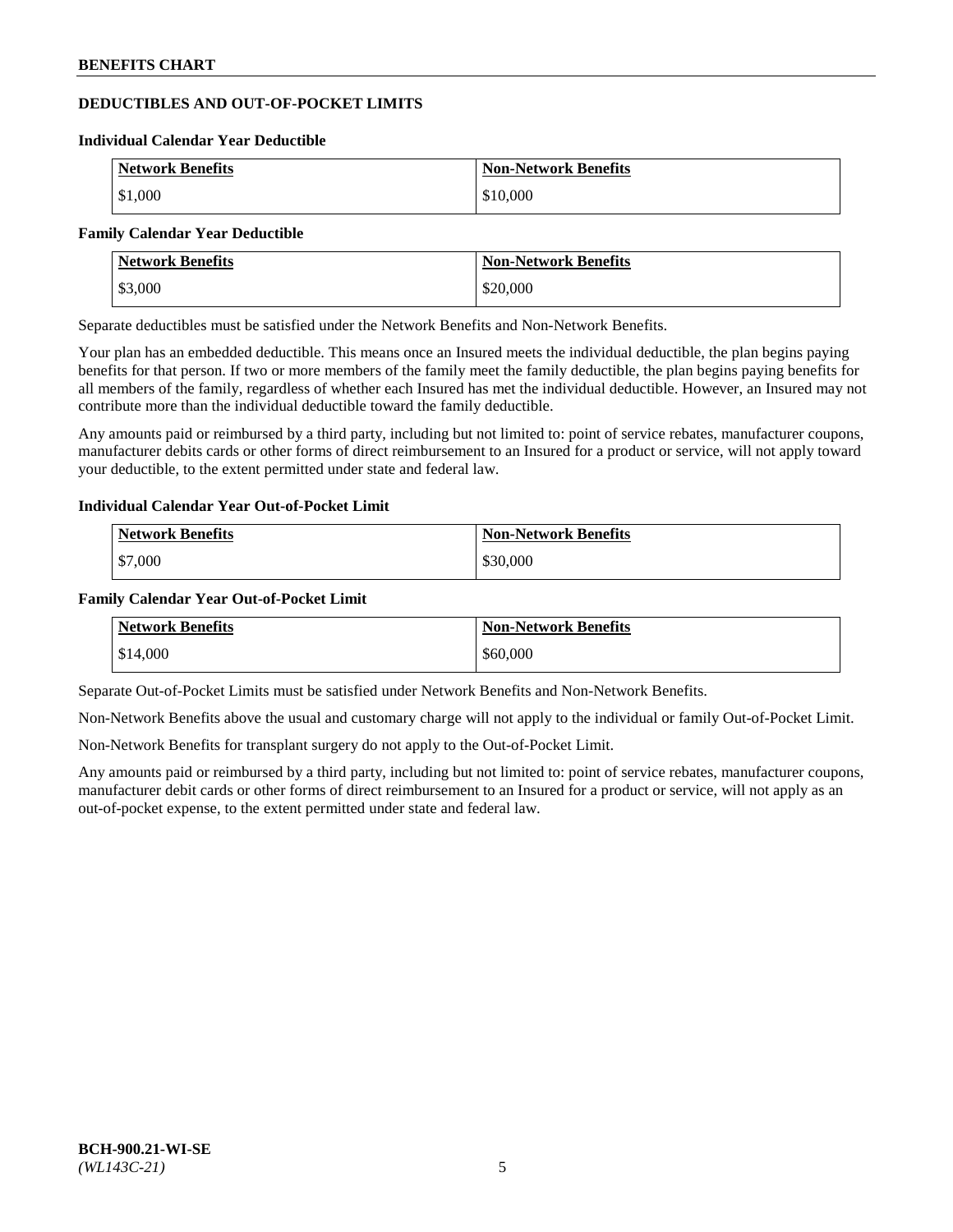# **AMBULANCE AND MEDICAL TRANSPORTATION**

### **Covered Services:**

We cover ambulance and medical transportation for medical emergencies and as shown below.

We also cover medically necessary, non-emergency transportation if it meets our medical coverage criteria. Covered services and supplies are based on established medical policies, which are subject to periodic review and modification by the medical directors. These medical policies (medical coverage criteria) and applicable prior authorization requirements are available by calling Member Services, or logging on to your "*my*HealthPartners" account a[t healthpartners.com.](https://www.healthpartners.com/hp/index.html)

### **Ambulance and Medical Transportation (other than non-emergency fixed wing air ambulance transportation)**

| <b>Network Benefits</b>      | <b>Non-Network Benefits</b> |
|------------------------------|-----------------------------|
| 70% of the charges incurred. | See Network Benefits.       |

### **Non-Emergency Fixed Wing Air Ambulance Transportation**

| <b>Network Benefits</b>      | <b>Non-Network Benefits</b>  |
|------------------------------|------------------------------|
| 70% of the charges incurred. | 50% of the charges incurred. |

### **Not Covered:**

See "Services Not Covered" in the Certificate.

# **AUTISM TREATMENT**

### **Covered Services:**

Your network provider will coordinate the prior authorization process for any autism treatment services. You may call Member Services at 952-883-5000 or toll-free at 1-800-883-2177 if you have any questions or concerns regarding the authorization process.

Please call Member Services at 952-883-5000 or toll-free at 1-800-883-2177 to request authorization for autism treatment services from a non-network provider.

We cover prior authorized evidence-based intensive-level and nonintensive-level treatment of autism spectrum disorders (autism disorder, Asperger's syndrome or pervasive development disorder not otherwise specified).

Covered services are based on established medical policies, which are subject to periodic review and modification by the medical or dental directors. These medical policies (medical coverage criteria) are available by calling Member Services, or logging on to your "*my*HealthPartners" account at [healthpartners.com.](https://www.healthpartners.com/hp/index.html)

**Intensive-Level Services** for children diagnosed with autism spectrum disorders. Intensive-level services must begin on or after two years of age and end before nine years of age. Intensive-level services, on average, are services provided for more than 20 hours of treatment per week. (The average number of hours a week is calculated over a six-month period.)

| Network Benefits                         | <b>Non-Network Benefits</b>              |
|------------------------------------------|------------------------------------------|
| 70% of the charges incurred.             | 50% of the charges incurred.             |
| Limited to 235 visits per calendar year. | Limited to 235 visits per calendar year. |

The maximum number of visits is combined for Network Benefits and Non-Network Benefits.

# **Intensive-Level Services Lifetime Maximum Benefit**

| Network Benefits                                                     | <b>Non-Network Benefits</b>                                          |
|----------------------------------------------------------------------|----------------------------------------------------------------------|
| 4 years of cumulative services under this plan or any<br>other plan. | 4 years of cumulative services under this plan or any<br>other plan. |

The Lifetime Maximum Benefit is combined for Network Benefits and Non-Network Benefits.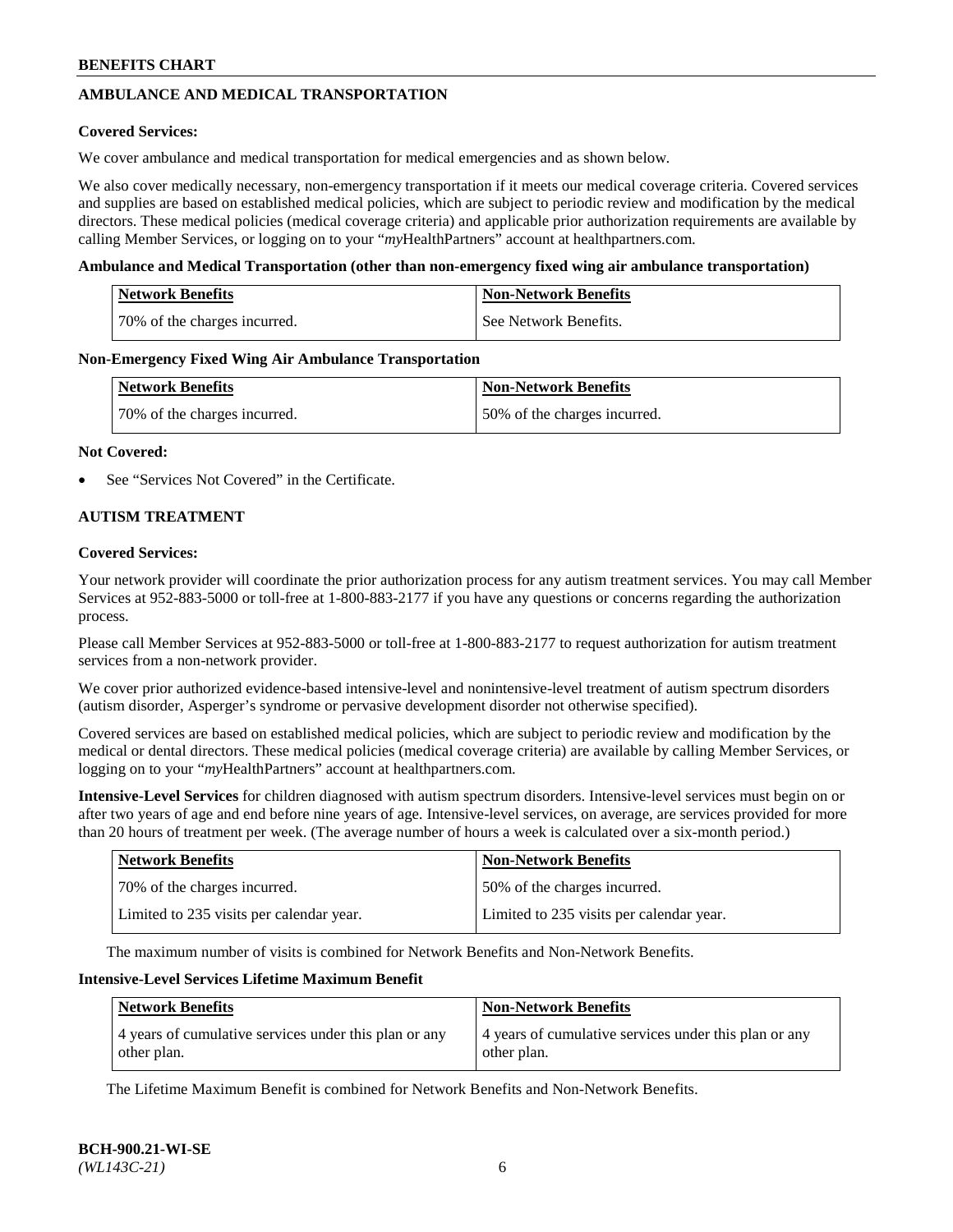#### **Nonintensive-Level Services** for Insureds diagnosed with autism spectrum disorders

| <b>Network Benefits</b>                  | <b>Non-Network Benefits</b>              |
|------------------------------------------|------------------------------------------|
| 70% of the charges incurred.             | 50% of the charges incurred.             |
| Limited to 120 visits per calendar year. | Limited to 120 visits per calendar year. |

The maximum number of visits is combined for Network Benefits and Non-Network Benefits.

### **Not Covered:**

See "Services Not Covered" in the Certificate.

# **BEHAVIORAL HEALTH SERVICES**

### **Covered Services:**

Covered services are based on established medical policies, which are subject to periodic review and modification by the medical directors. These medical policies (medical coverage criteria) are available by calling Member Services, or logging on to your "*my*HealthPartners" account at [healthpartners.com.](https://www.healthpartners.com/hp/index.html)

**Transitional Treatment Services.** These are services for the treatment of nervous or mental disorders, alcoholism or other drug abuse problems which are provided to an Insured in a less restrictive manner than are inpatient hospital services but in a more intensive manner than are outpatient services. Transitional treatment services are services offered by a provider, and certified by the Wisconsin Department of Health Services for each of the following (except the last bulleted item):

- Mental health services for covered adults in a day treatment program.
- Mental health services for covered children in a day hospital treatment program.
- Services for persons with chronic mental illness provided through a community support program.
- Residential treatment programs for alcohol and/or drug dependent covered persons.
- Alcohol and Other Drug Abuse (AODA) services in, a day treatment program.
- Services for persons who are experiencing a mental health crisis or who are in a situation likely to turn into a mental health crisis if support is not provided.
- Intensive outpatient programs for the treatment of psychoactive substance use disorders provided in accordance with the patient placement criteria of the American Society of Addiction Medicine.

# **Mental Health Services**

We cover services for mental health diagnoses as described in the Diagnostic and Statistical Manual of Mental Disorders – Fifth Edition (DSM 5) (most recent edition) that lead to significant disruption of function in your life.

We provide coverage for mental health treatment ordered by a Wisconsin court under a valid court order that is issued on the basis of a behavioral care evaluation performed by a licensed psychiatrist or doctoral level licensed psychologist, which includes a diagnosis and an individual treatment plan for care in the most appropriate, least restrictive environment. We must be given a copy of the court order and the behavioral care evaluation, and the service must be a covered benefit under this plan, and the service must be provided by a network provider, or other provider as required by law.

**Outpatient Services:** We cover medically necessary outpatient professional mental health services for evaluation, crisis intervention, and treatment of mental health disorders.

A comprehensive diagnostic assessment will be made of each patient as the basis for a determination by a mental health professional, concerning the appropriate treatment and the extent of services required.

Outpatient services we cover for a diagnosed mental health condition include the following:

- Individual, group, family and multi-family therapy.
- Medication management provided by a physician, certified nurse practitioner, or physician's assistant.
- Psychological testing services for the purposes of determining the differential diagnoses and treatment planning for patients currently receiving behavioral health services.
- Partial hospitalization services in a licensed hospital or community mental health center.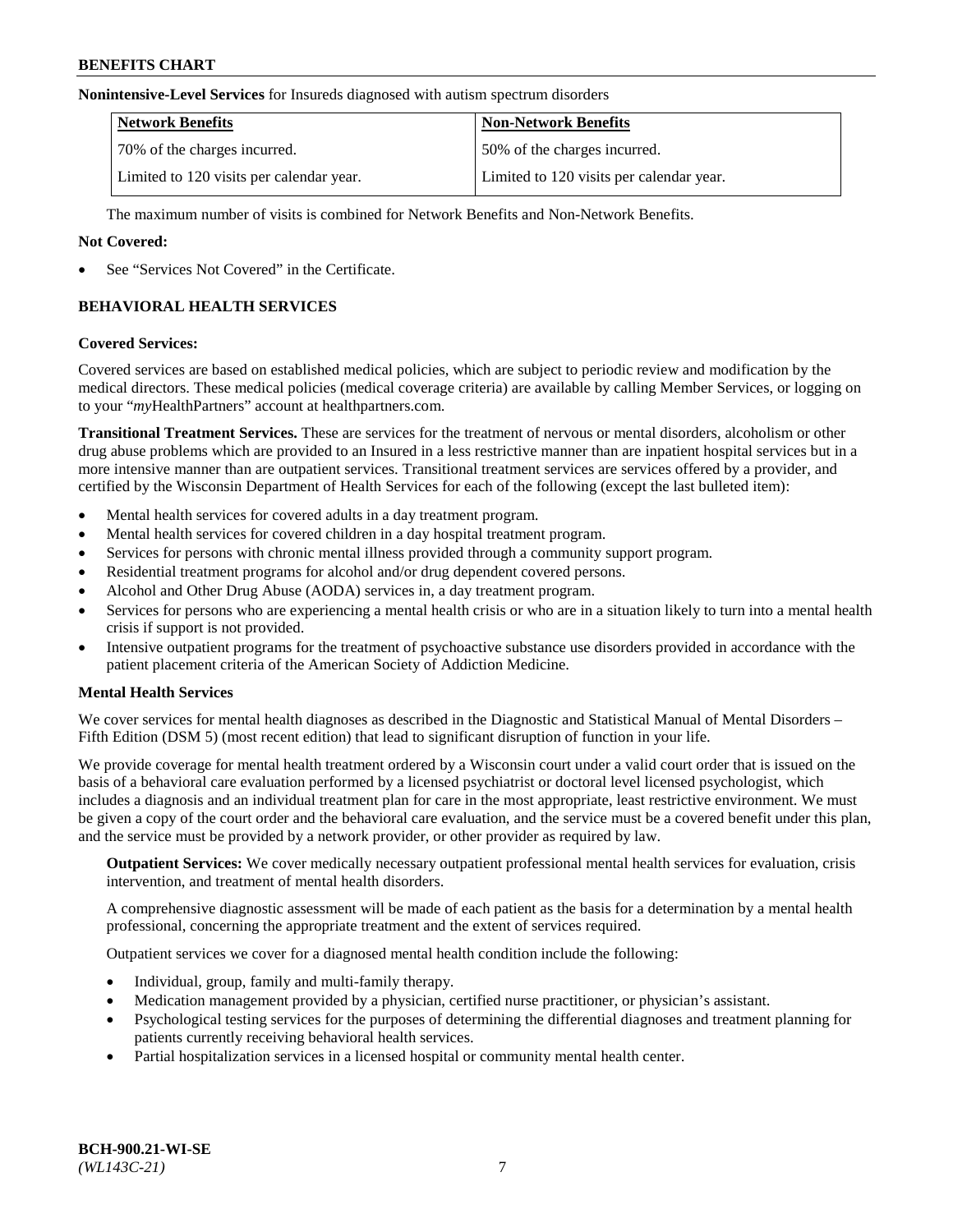- Psychotherapy and nursing services provided in the home if authorized by us.
- Treatment of gender dysphoria that meets medical coverage criteria.

| <b>Network Benefits</b>                                                                                                                                                                                                                                                            | <b>Non-Network Benefits</b>  |
|------------------------------------------------------------------------------------------------------------------------------------------------------------------------------------------------------------------------------------------------------------------------------------|------------------------------|
| 70% of the charges incurred.                                                                                                                                                                                                                                                       | 50% of the charges incurred. |
| <b>First Three Visits</b>                                                                                                                                                                                                                                                          |                              |
| The first three mental health and substance abuse<br>treatment visits, urgent care visits, office visits,<br>convenience clinic visits, telephone visits and e-visits<br>(other than virtuwell) combined in a calendar year are<br>covered at 100%, not subject to the deductible. |                              |
| Physician services are included; however, charges for<br>day treatment services, group visits, office procedures,<br>laboratory, radiology and other ancillary services are<br>not included and will be subject to the deductible and<br>coinsurance and/or copayment.             |                              |

# **Group Therapy**

| Network Benefits             | <b>Non-Network Benefits</b>  |
|------------------------------|------------------------------|
| 70% of the charges incurred. | 50% of the charges incurred. |

**Inpatient Services:** We cover medically necessary inpatient services in a hospital or licensed residential treatment facility and professional services for treatment of mental health disorders. Medical stabilization is covered under inpatient hospital services in the "Hospital and Skilled Nursing Facility Services" section.

We cover residential care for the treatment of eating disorders in a licensed facility, as an alternative to inpatient care, when it is medically necessary and your physician obtains authorization from us.

| Network Benefits             | <b>Non-Network Benefits</b>  |
|------------------------------|------------------------------|
| 70% of the charges incurred. | 50% of the charges incurred. |

**Transitional Treatment Services:** We cover transitional treatment services described above for treatment of mental and nervous disorders.

| Network Benefits             | Non-Network Benefits          |
|------------------------------|-------------------------------|
| 70% of the charges incurred. | 150% of the charges incurred. |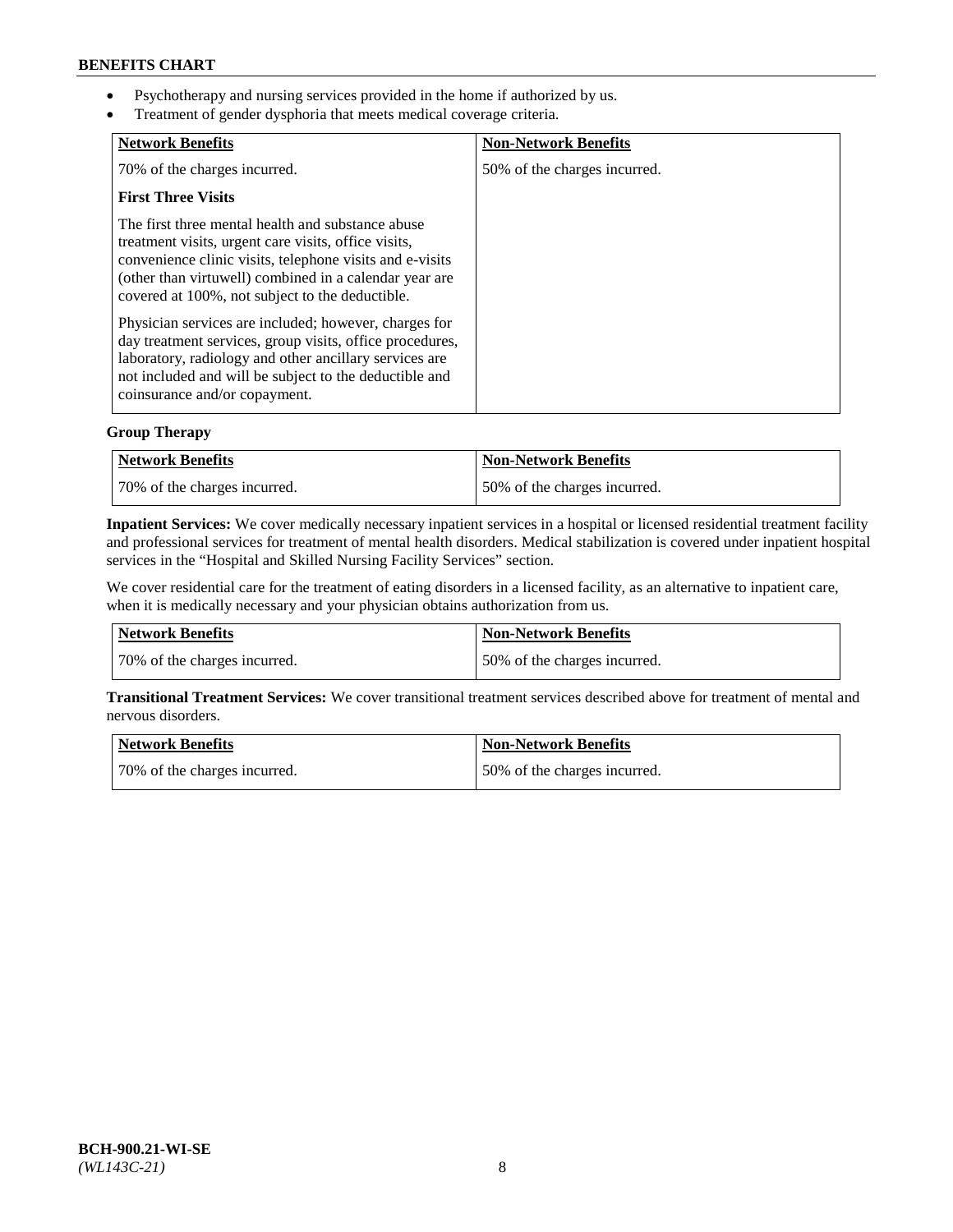# **Substance Abuse Treatment Services**

We cover medically necessary services for assessments by a licensed alcohol and drug counselor and treatment of Substance Related Disorders as defined in the latest edition of the DSM 5.

**Outpatient Services:** We cover medically necessary outpatient professional services for diagnosis and treatment of alcoholism and other drug abuse problems. Substance abuse treatment services must be provided by a program licensed by the local Department of Health Services. Outpatient services we cover for a diagnosed substance abuse disorder include the following:

- Individual, group, family, and multi-family therapy provided in an office setting.
- We cover opiate replacement therapy including methadone and buprenorphine treatment.

| <b>Network Benefits</b>                                                                                                                                                                                                                                                            | <b>Non-Network Benefits</b>  |
|------------------------------------------------------------------------------------------------------------------------------------------------------------------------------------------------------------------------------------------------------------------------------------|------------------------------|
| 70% of the charges incurred.                                                                                                                                                                                                                                                       | 50% of the charges incurred. |
| <b>First Three Visits</b>                                                                                                                                                                                                                                                          |                              |
| The first three mental health and substance abuse<br>treatment visits, urgent care visits, office visits,<br>convenience clinic visits, telephone visits and e-visits<br>(other than virtuwell) combined in a calendar year are<br>covered at 100%, not subject to the deductible. |                              |
| Physician services are included; however, charges for<br>day treatment services, group visits, office procedures,<br>laboratory, radiology and other ancillary services are<br>not included and will be subject to the deductible and<br>coinsurance and/or copayment.             |                              |

**Inpatient Services:** We cover medically necessary inpatient services in a hospital or a licensed residential primary treatment center.

We cover services provided in a hospital that is licensed by the local state and accredited by Medicare.

**Detoxification Services.** We cover detoxification services in a hospital or community detoxification facility if it is licensed by the local Department of Health Services.

| Network Benefits             | <b>Non-Network Benefits</b>  |
|------------------------------|------------------------------|
| 70% of the charges incurred. | 50% of the charges incurred. |

**Transitional Treatment Services:** We cover transitional treatment services described above for treatment of alcoholism or other drug abuse problems.

| <b>Network Benefits</b>      | Non-Network Benefits         |
|------------------------------|------------------------------|
| 70% of the charges incurred. | 50% of the charges incurred. |

**Additional Mental Health and Substance Abuse Treatment Benefits for a Dependent Child Who is a Student:** If a dependent child is a student in a school and that school is located in Wisconsin, but outside of our service area, we cover services as required under Wisconsin Statute 609.655.

| Network Benefits             | <b>Non-Network Benefits</b>  |
|------------------------------|------------------------------|
| 70% of the charges incurred. | 50% of the charges incurred. |

# **Not Covered:**

See "Services Not Covered" in the Certificate.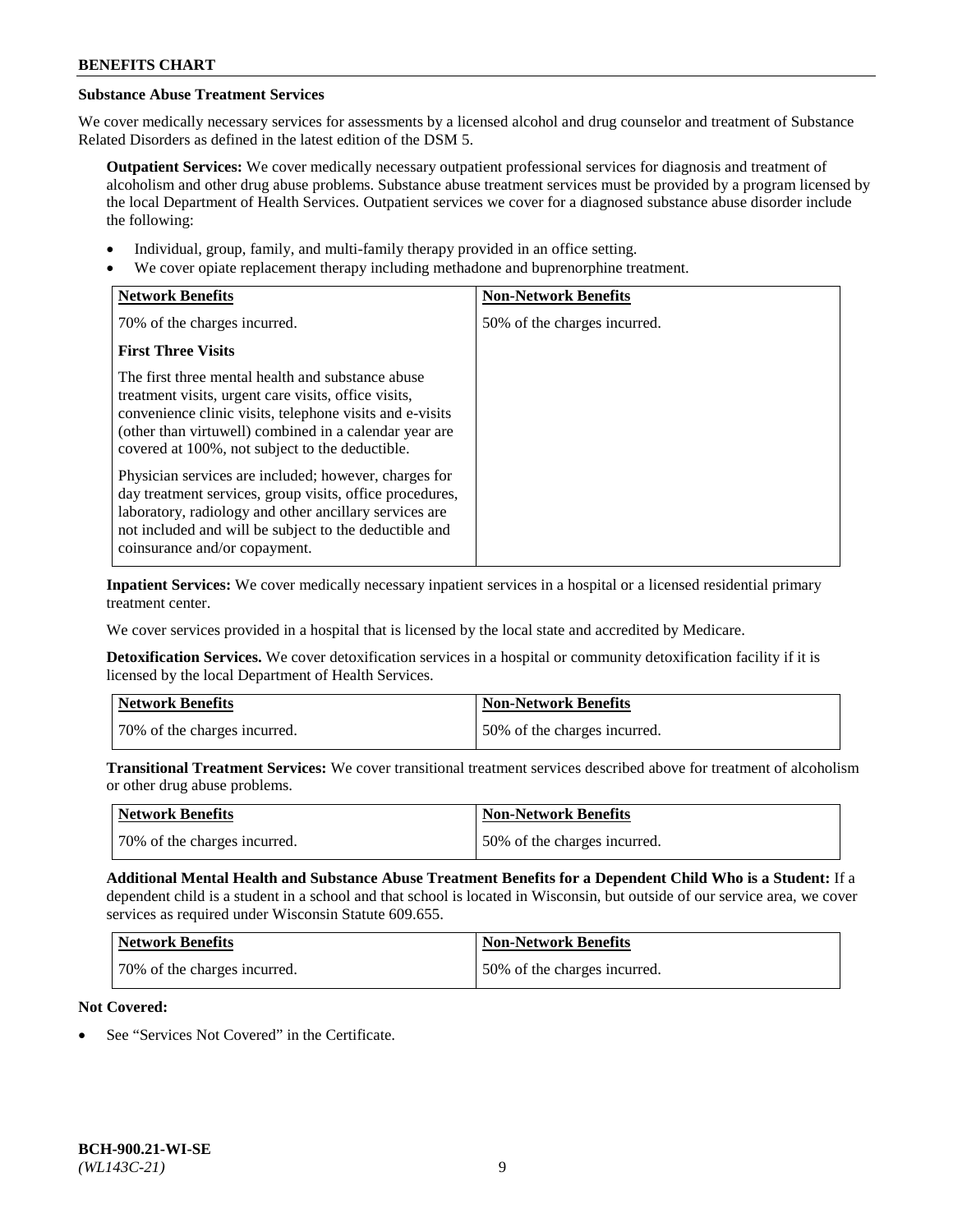# **CHIROPRACTIC SERVICES**

### **Covered Services:**

We cover chiropractic services for rehabilitative care. Chiropractic services are adjustments to any abnormal articulations of the human body, especially those of the spinal column, for the purpose of giving freedom of action to impinged nerves that may cause pain or deranged function.

Massage therapy which is performed in conjunction with other treatment/modalities by a chiropractor, is part of a prescribed treatment plan and is not billed separately is covered

| <b>Network Benefits</b>      | <b>Non-Network Benefits</b>  |
|------------------------------|------------------------------|
| 70% of the charges incurred. | 50% of the charges incurred. |

#### **Not Covered:**

- Massage therapy for the purpose of comfort or convenience of the Insured.
- See "Services Not Covered" in the Certificate.

# **CLINICAL TRIALS**

# **Covered Services:**

We cover certain routine services if you participate in a Phase I, Phase II, Phase III or Phase IV approved clinical trial that is conducted in relation to the prevention, detection, or treatment of cancer or other life-threatening disease or condition as defined in the Affordable Care Act. Approved clinical trials include (1) federally funded trials when the study or investigation is approved or funded by any of the federal agencies defined in the Public Health Services Act, section 2709 (d) (1) (A); (2) the study or investigation is conducted under an investigational new drug application reviewed by the Food and Drug Administration; and (3) the study or investigation is a drug trial that is exempt from having such an investigational new drug application. We cover routine patient costs for services that would be eligible under the Certificate and this Benefits Chart if the service were provided outside of a clinical trial.

| <b>Network Benefits</b>                                 | <b>Non-Network Benefits</b>                           |
|---------------------------------------------------------|-------------------------------------------------------|
| Coverage level is same as corresponding Network         | Coverage level is same as corresponding               |
| Benefits, depending on type of service provided such as | Non-Network Benefits, depending on type of service    |
| Office Visits for Illness or Injury, Inpatient or       | provided such as Office Visits for Illness or Injury, |
| <b>Outpatient Hospital Services.</b>                    | Inpatient or Outpatient Hospital Services.            |

# **Not Covered:**

- The investigative or experimental item, device or service itself.
- Items or services that are provided solely to satisfy data collection and analysis needs and that are not used in the direct clinical management of the patient.
- A service that is clearly inconsistent with widely accepted and established standards of care for a particular diagnosis.
- See "Services Not Covered" in the Certificate.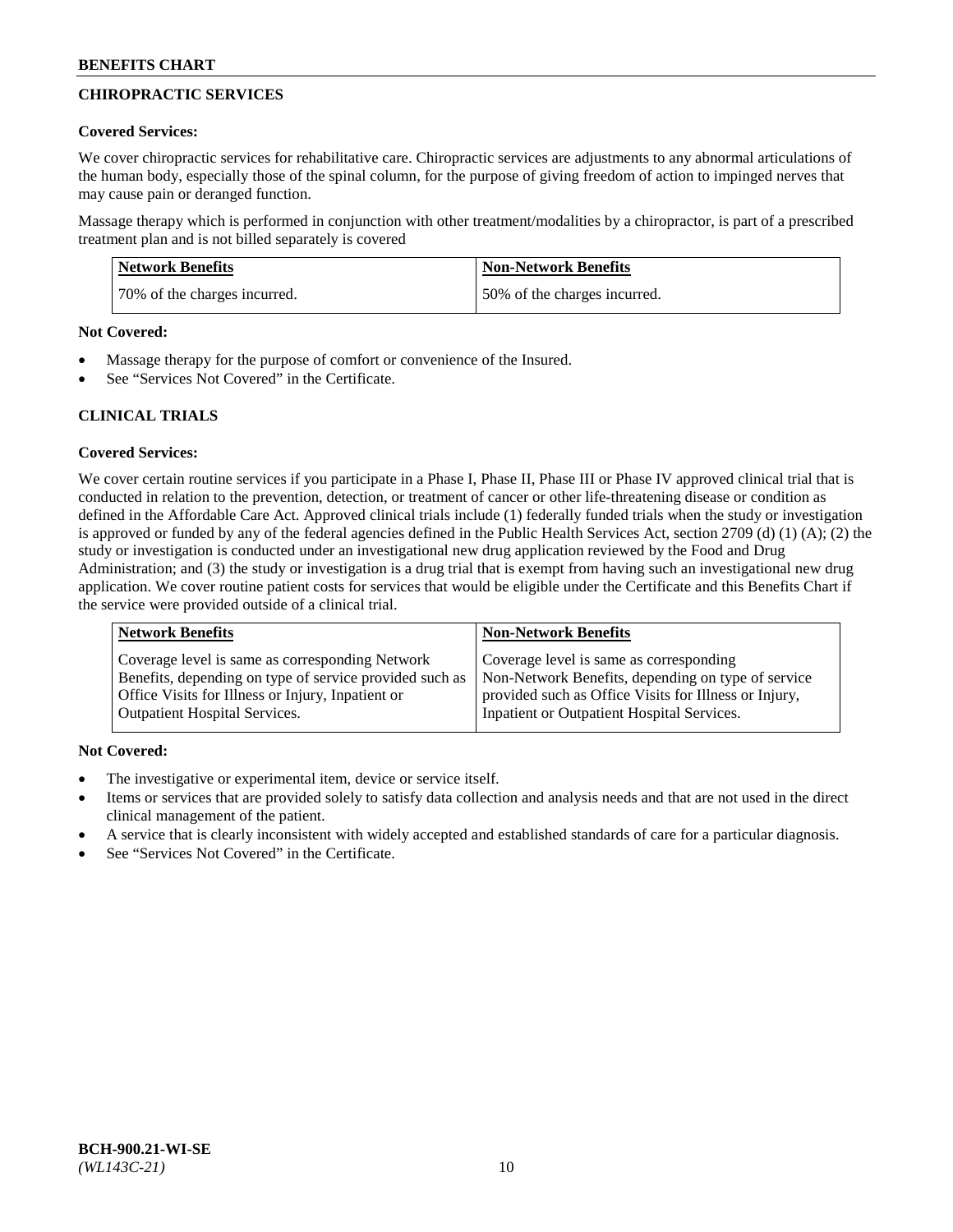# **DENTAL SERVICES**

# **Covered Services:**

We cover services as described below.

**Accidental Dental Services:** We cover dentally necessary services to treat and restore damage done to sound, natural, unrestored teeth as a result of an accidental injury. Coverage is for damage caused by external trauma to face and mouth only, not for cracked or broken teeth, which result from biting or chewing. We cover restorations, root canals, crowns and replacement of teeth lost that are directly related to the accident in which the Insured was involved. We cover initial exam, x-rays and palliative treatment including extractions, and other oral surgical procedures directly related to the accident. Subsequent treatment must be initiated within the policies time-frame and must be directly related to the accident. We do not cover restoration and replacement of teeth that are not "sound and natural" at the time of the accident.

Full mouth rehabilitations to correct occlusion (bite) and malocclusion (misaligned teeth not due to the accident) are not covered.

When an implant-supported dental prosthetic treatment is pursued, the accidental dental benefit will be applied to the prosthetic procedure. Benefits are limited to the amount that would be paid toward the placement of a removable dental prosthetic appliance that could be used in the absence of implant treatment. Care must be provided or pre-authorized by a HealthPartners dentist.

| Network Benefits             | <b>Non-Network Benefits</b>  |
|------------------------------|------------------------------|
| 70% of the charges incurred. | 50% of the charges incurred. |

For all accidental dental services, treatment and/or restoration must be initiated within six months of the date of the injury. Coverage is limited to the initial course of treatment and/or initial restoration. Services must be provided within 24 months of the date of injury to be covered.

### **Medical Referral Dental Services**

**Medically Necessary Outpatient Dental Services:** We cover medically necessary outpatient dental services. Coverage is limited to dental services required for treatment of an underlying medical condition, e.g., removal of teeth to complete radiation treatment for cancer of the jaw, cysts and lesions.

| <b>Network Benefits</b>      | <b>Non-Network Benefits</b>  |
|------------------------------|------------------------------|
| 70% of the charges incurred. | 50% of the charges incurred. |

**Medically Necessary Hospitalization and Anesthesia for Dental Care:** We cover medically necessary hospitalization for dental care. This is limited to charges incurred by an Insured who: (1) is a child under age  $5$ ; (2) is severely disabled; (3) has a medical condition, and requires hospitalization or general anesthesia for dental care treatment; or (4) is a child between ages 5 and 12 and care in dental offices has been attempted unsuccessfully and usual methods of behavior modification have not been successful, or when extensive amounts of restorative care, exceeding four appointments, are required. Coverage is limited to facility and anesthesia charges. Oral surgeon/dentist professional fees are not covered. The following are examples, though not all-inclusive, of medical conditions which may require hospitalization for dental services: severe asthma, severe airway obstruction or hemophilia. Hospitalization required due to the behavior of the Insured or due to the extent of the dental procedure is not covered.

| Network Benefits             | <b>Non-Network Benefits</b>  |
|------------------------------|------------------------------|
| 70% of the charges incurred. | 50% of the charges incurred. |

**Medical Complications of Dental Care:** We cover medical complications of dental care. Treatment must be medically necessary care and related to medical complications of non-covered dental care, including complications of the head, neck, or substructures.

| Network Benefits             | Non-Network Benefits         |
|------------------------------|------------------------------|
| 70% of the charges incurred. | 50% of the charges incurred. |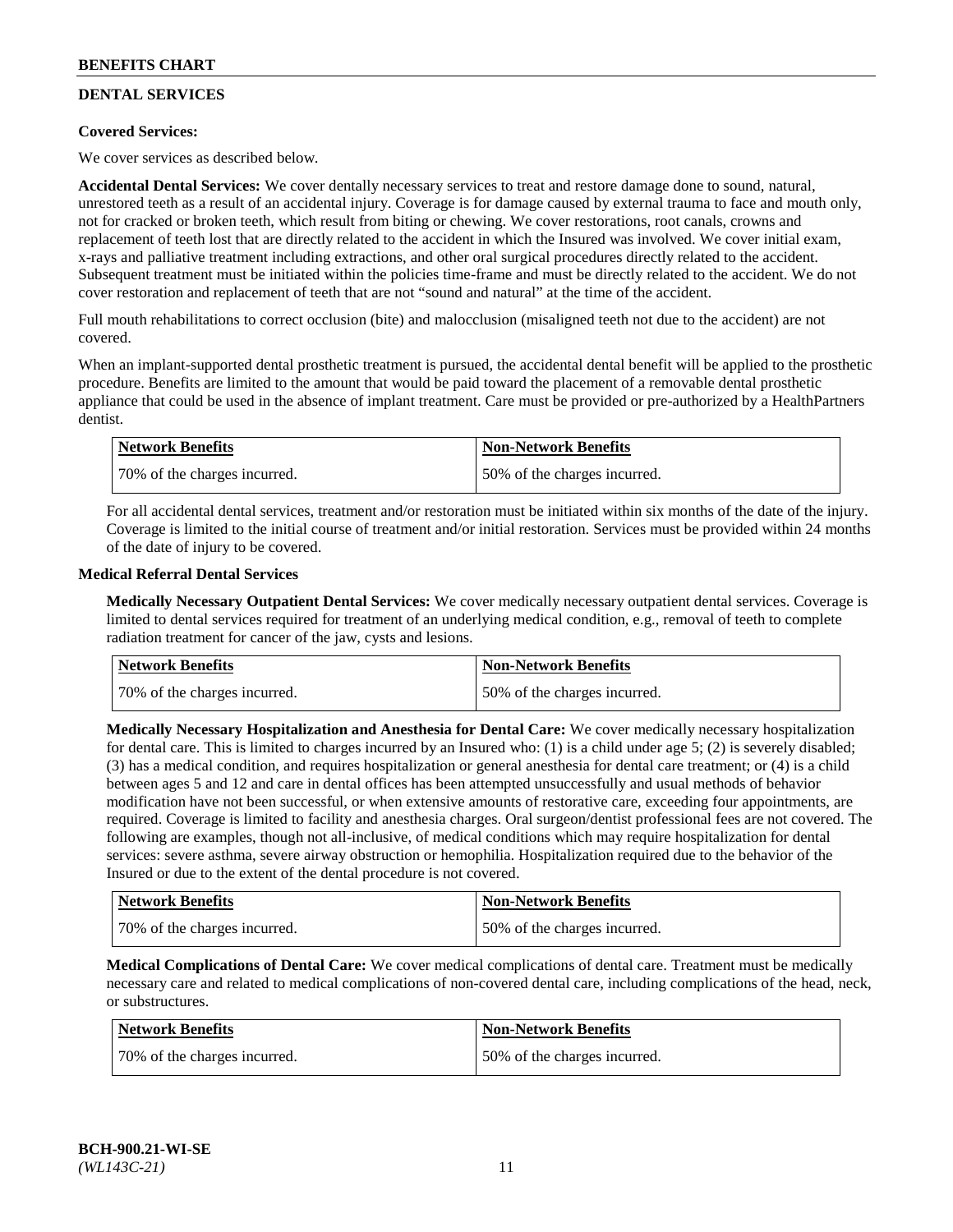**Oral Surgery:** We cover oral surgery. Coverage is limited to treatment of medical conditions requiring oral surgery, such as treatment of oral neoplasm, non-dental cysts, fracture of the jaws, trauma of the mouth and jaws, and any other oral surgery procedures provided as medically necessary dental services.

| <b>Network Benefits</b>       | <b>Non-Network Benefits</b>  |
|-------------------------------|------------------------------|
| 170% of the charges incurred. | 50% of the charges incurred. |

**Treatment of Cleft Lip and Cleft Palate:** We cover treatment of cleft lip and cleft palate of a dependent child, including orthodontic treatment and oral surgery directly related to the cleft. Dental services which are not required for the treatment of cleft lip or cleft palate are not covered. If a dependent child covered under the Certificate and Benefits Chart is also covered under a dental plan which includes orthodontic services, that dental plan shall be considered primary for the necessary orthodontic services. Oral appliances are subject to the same copayment, conditions and limitations as durable medical equipment.

| <b>Network Benefits</b>                               | <b>Non-Network Benefits</b>                            |
|-------------------------------------------------------|--------------------------------------------------------|
| Coverage level is same as corresponding Network       | Coverage level is same as corresponding                |
| Benefits, depending on type of service provided, such | Non-Network Benefits, depending on type of service     |
| as Office Visits for Illness or Injury, Inpatient or  | provided, such as Office Visits for Illness or Injury, |
| Outpatient Hospital Services.                         | Inpatient or Outpatient Hospital Services.             |

**Treatment of Temporomandibular Disorder (TMD) and Craniomandibular Disorder (CMD):** We cover diagnostic procedures, surgical treatment and non-surgical treatment (including intraoral splint therapy devices) for temporomandibular disorder (TMD) and craniomandibular disorder (CMD), which is medically necessary care. Dental services which are not required to directly treat TMD or CMD are not covered.

| <b>Network Benefits</b>      | <b>Non-Network Benefits</b>  |
|------------------------------|------------------------------|
| 70% of the charges incurred. | 50% of the charges incurred. |

### **Not Covered:**

- Dental treatment, procedures or services not listed in this Benefits Chart.
- Accident-related dental services if treatment is: (1) provided to teeth which are not sound and natural; (2) to teeth which have been restored; (3) initiated beyond six months from the date of the injury; (4) received beyond the initial treatment or restoration; or (5) received beyond 24 months from the date of injury.
- Oral surgery to remove wisdom teeth.
- Orthognathic treatment or procedures and all related services.
- See "Services Not Covered" in the Certificate.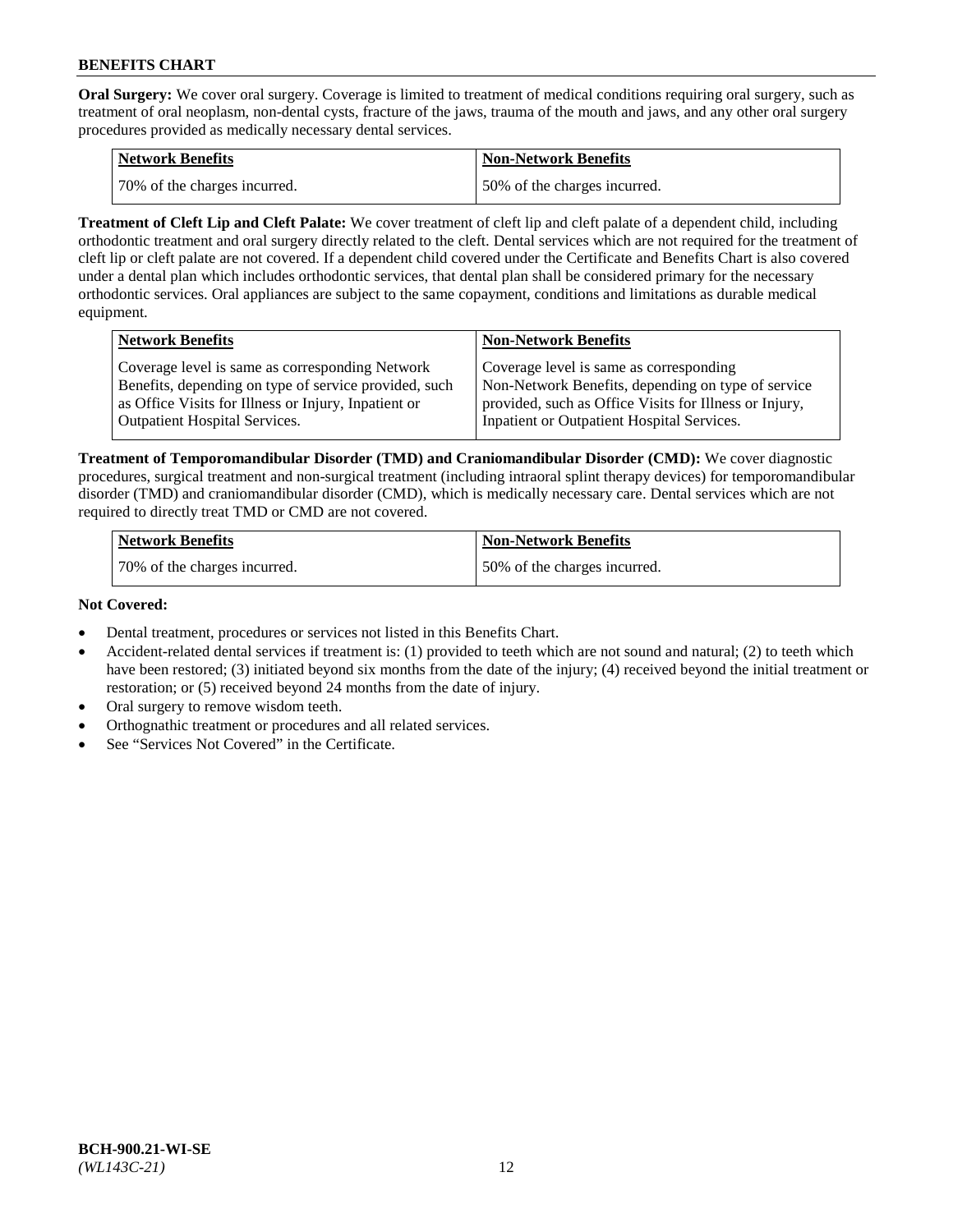# **DIAGNOSTIC IMAGING SERVICES**

### **Covered Services:**

We cover diagnostic imaging, when ordered by a provider and provided in a clinic or outpatient hospital facility.

For Network Benefits, non-emergent, scheduled outpatient Magnetic Resonance Imaging (MRI) and Computed Tomography (CT) must be provided at a designated facility. Your physician or facility will obtain or verify prior authorization for these services, as needed.

We cover services provided in a clinic or outpatient hospital facility. To see the benefit level for inpatient hospital or skilled nursing facility services, see benefits under "Inpatient Hospital and Skilled Nursing Facility Services".

### **Outpatient Magnetic Resonance Imaging (MRI) and Computed Tomography (CT)**

| <b>Network Benefits</b>      | <b>Non-Network Benefits</b>  |
|------------------------------|------------------------------|
| 70% of the charges incurred. | 50% of the charges incurred. |

### **All Other Outpatient Diagnostic Imaging Services**

#### **Services for Illness or Injury**

| Network Benefits             | <b>Non-Network Benefits</b>  |
|------------------------------|------------------------------|
| 70% of the charges incurred. | 50% of the charges incurred. |

### **Preventive Services (MRI/CT procedures are not considered preventive)**

Diagnostic imaging services associated with preventive services are covered at the benefit level shown in the "Preventive Services" section of this Benefits Chart.

### **Not Covered:**

See "Services Not Covered" in the Certificate.

# **DURABLE MEDICAL EQUIPMENT, PROSTHETICS, ORTHOTICS AND SUPPLIES**

#### **Covered Services:**

We cover equipment and services, as described below.

We cover durable medical equipment and services, prosthetics, orthotics and supplies, subject to the limitations below, including certain disposable supplies, enteral feedings and the following diabetic supplies and equipment: glucose monitors, insulin pumps limited to the purchase of one pump per year, syringes, blood and urine test strips and other diabetic supplies as deemed medically appropriate and necessary, for Insureds with gestational, Type I or Type II diabetes.

We cover external hearing aids, cochlear implants, and related treatment prescribed by a physician or by a licensed audiologist for Insureds under 18 years of age who have hearing loss.

We also cover basic hearing aids for Insureds age 18 or older for the correction of a hearing impairment.

Osseointegrated or bone-anchored hearing aids are only covered for Insureds who have hearing loss that is not correctable by any other procedure.

Hearing aids are limited to one basic, standard hearing aid for each ear every three years.

A basic hearing aid is defined as a hearing device that consists of a microphone, amplifier, volume control, battery and receiver, which is up to date using the latest technology. It does not include upgrades above and beyond the functionality of a basic hearing aid, including, but not limited to, hearing improvements for group settings, background noise, Bluetooth/remote control functionality, or extended warranties. Charges for upgrades above the cost of a basic, standard hearing aid are not covered.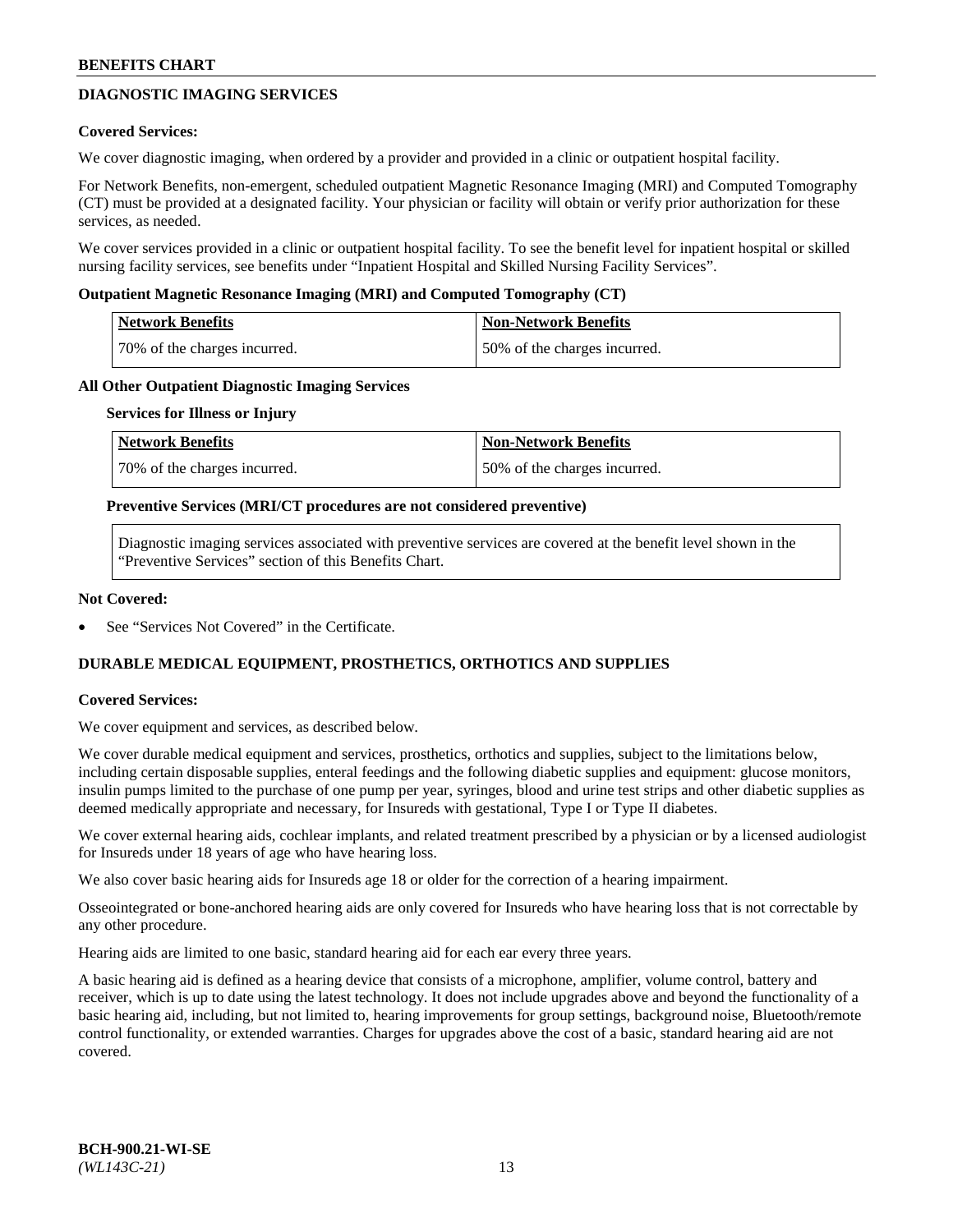### **Diabetic Supplies Purchased at a Pharmacy**

| <b>Network Benefits</b>                                    | <b>Non-Network Benefits</b>  |
|------------------------------------------------------------|------------------------------|
| 70% of the charges incurred.<br>Deductible does not apply. | 50% of the charges incurred. |

#### **Diabetic Supplies Purchased from a Non-Pharmacy Provider**

| <b>Network Benefits</b>                                              | <b>Non-Network Benefits</b>  |
|----------------------------------------------------------------------|------------------------------|
| 70% of the charges incurred if purchased from an<br>approved vendor. | 50% of the charges incurred. |

#### **Special Dietary Treatment for Phenylketonuria (PKU) if it meets our medical coverage criteria**

| Network Benefits                                           | <b>Non-Network Benefits</b>  |
|------------------------------------------------------------|------------------------------|
| 70% of the charges incurred.<br>Deductible does not apply. | 50% of the charges incurred. |

### **Oral Amino Acid Based Elemental Formula if it meets our Medical Coverage Criteria**

| Network Benefits             | <b>Non-Network Benefits</b>  |
|------------------------------|------------------------------|
| 70% of the charges incurred. | 50% of the charges incurred. |

# **All Other Durable Medical Equipment, Prosthetics, Orthotics and Supplies**

| <b>Network Benefits</b>      | <b>Non-Network Benefits</b>  |
|------------------------------|------------------------------|
| 70% of the charges incurred. | 50% of the charges incurred. |

#### **Limitations:**

Coverage of durable medical equipment is limited by the following:

- No more than a 93-day supply of diabetic supplies are covered and dispensed at a time.
- Payment will not exceed the cost of an alternate piece of equipment or service that is effective and medically necessary.
- For prosthetic benefits, other than oral appliances for cleft lip and cleft palate, payment will not exceed the cost of an alternate piece of equipment or service that is effective, medically necessary and enables Insureds to conduct standard
- activities of daily living. We reserve the right to determine if an item will be approved for rental vs. purchase.
- We require that certain diabetic supplies and equipment be purchased at a pharmacy.
- Diabetic supplies and equipment are limited to certain models and brands.
- Durable medical equipment and supplies must be obtained or repaired by approved vendors.
- Covered services and supplies are based on established medical policies which are subject to periodic review and modification by the medical or dental directors. Our medical policy for diabetic supplies includes information on our required models and brands. These medical policies (medical coverage criteria) are available by calling Member Services, or logging on to your "*my*HealthPartners" account a[t healthpartners.com.](https://www.healthpartners.com/hp/index.html)

# **Not Covered:**

Items which are not eligible for coverage include, but are not limited to:

- Replacement or repair of any covered items, if the items are (i) damaged or destroyed by misuse, abuse or carelessness, (ii) lost; or (iii) stolen.
- Duplicate or similar items.
- Labor and related charges for repair of any covered items which are more than the cost of replacement by an approved vendor.
- Sales tax, mailing, delivery charges, service call charges.
- Items which are primarily educational in nature or for hygiene, vocation, comfort, convenience or recreation.
- Communication aids or devices: equipment to create, replace or augment communication abilities including, but not limited to, speech processors, receivers, communication boards, or computer or electronic assisted communication.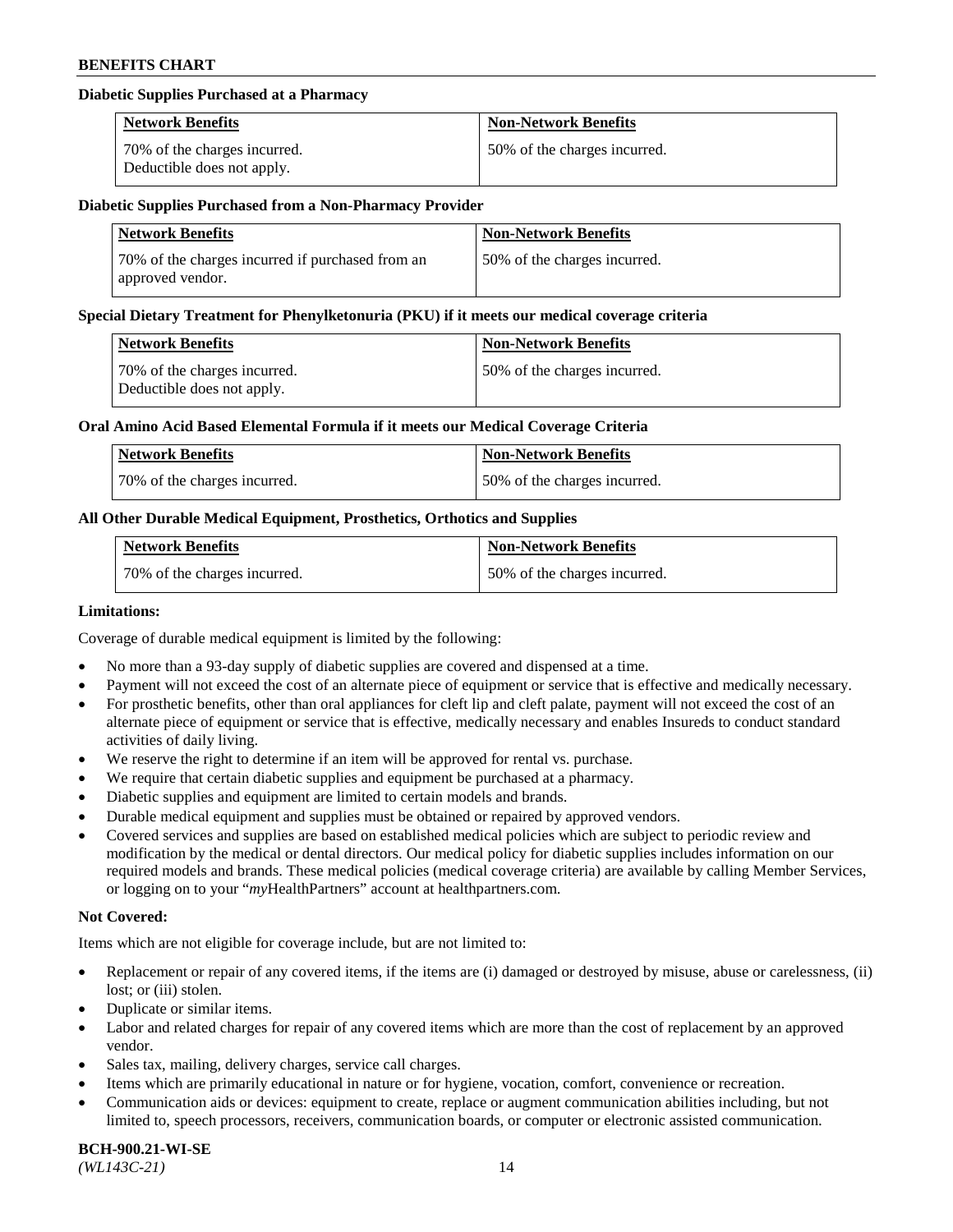- Implantable and osseointegrated or bone-anchored hearing aids and their fitting, except as specifically described in this Benefits Chart. This exclusion does not apply to cochlear implants.
- Eyeglasses, contact lenses and their fitting, measurement and adjustment, except as specifically described in this Benefits Chart.
- Hair prostheses (wigs).
- Household equipment which primarily has customary uses other than medical, such as, but not limited to, exercise cycles, air purifiers, central or unit air conditioners, water purifiers, non-allergenic pillows, mattresses or waterbeds.
- Household fixtures including, but not limited to, escalators or elevators, ramps, swimming pools and saunas.
- Modifications to the structure of the home including, but not limited to, wiring, plumbing or charges for installation of equipment.
- Vehicle, car or van modifications including, but not limited to, hand brakes, hydraulic lifts and car carrier.
- Rental equipment while owned equipment is being repaired by non-contracted vendors, beyond one month rental of medically necessary equipment.
- Other equipment and supplies, including but not limited to assistive devices, that we determine are not eligible for coverage.
- See "Services Not Covered" in the Certificate.

# **EMERGENCY AND URGENTLY NEEDED CARE SERVICES**

### **Covered Services:**

We cover services for emergency care and urgently needed care if the services are otherwise eligible for coverage under the Certificate.

**Urgently Needed Care.** These are services to treat an unforeseen illness or injury that:

- are required in order to prevent a serious deterioration in your health; and
- cannot be delayed until the next available clinic or office hours.

| <b>Network Benefits</b>                                                                                                                                                                                                                                                            | <b>Non-Network Benefits</b> |
|------------------------------------------------------------------------------------------------------------------------------------------------------------------------------------------------------------------------------------------------------------------------------------|-----------------------------|
| 70% of the charges incurred.                                                                                                                                                                                                                                                       | See Network Benefits.       |
| <b>First Three Visits</b>                                                                                                                                                                                                                                                          |                             |
| The first three mental health and substance abuse<br>treatment visits, urgent care visits, office visits,<br>convenience clinic visits, telephone visits and e-visits<br>(other than virtuwell) combined in a calendar year are<br>covered at 100%, not subject to the deductible. |                             |
| Physician services are included; however, charges for<br>day treatment services, group visits, office procedures,<br>laboratory, radiology and other ancillary services are<br>not included and will be subject to the deductible and<br>coinsurance and/or copayment.             |                             |

**Emergency Care.** These are services to treat:

- the sudden, unexpected onset of illness or injury which, if left untreated or unattended until the next available clinic or office hours, would result in hospitalization; or
- a condition requiring professional health services immediately necessary to preserve life or stabilize health.

When reviewing claims for coverage of emergency services, our medical director will take into consideration a reasonable layperson's belief that the circumstances required immediate medical care that could not wait until the next working day or next available clinic appointment.

#### **Emergency Care in a Hospital Emergency Room, including Professional Services of a Physician**

| <b>Network Benefits</b>      | Non-Network Benefits  |
|------------------------------|-----------------------|
| 70% of the charges incurred. | See Network Benefits. |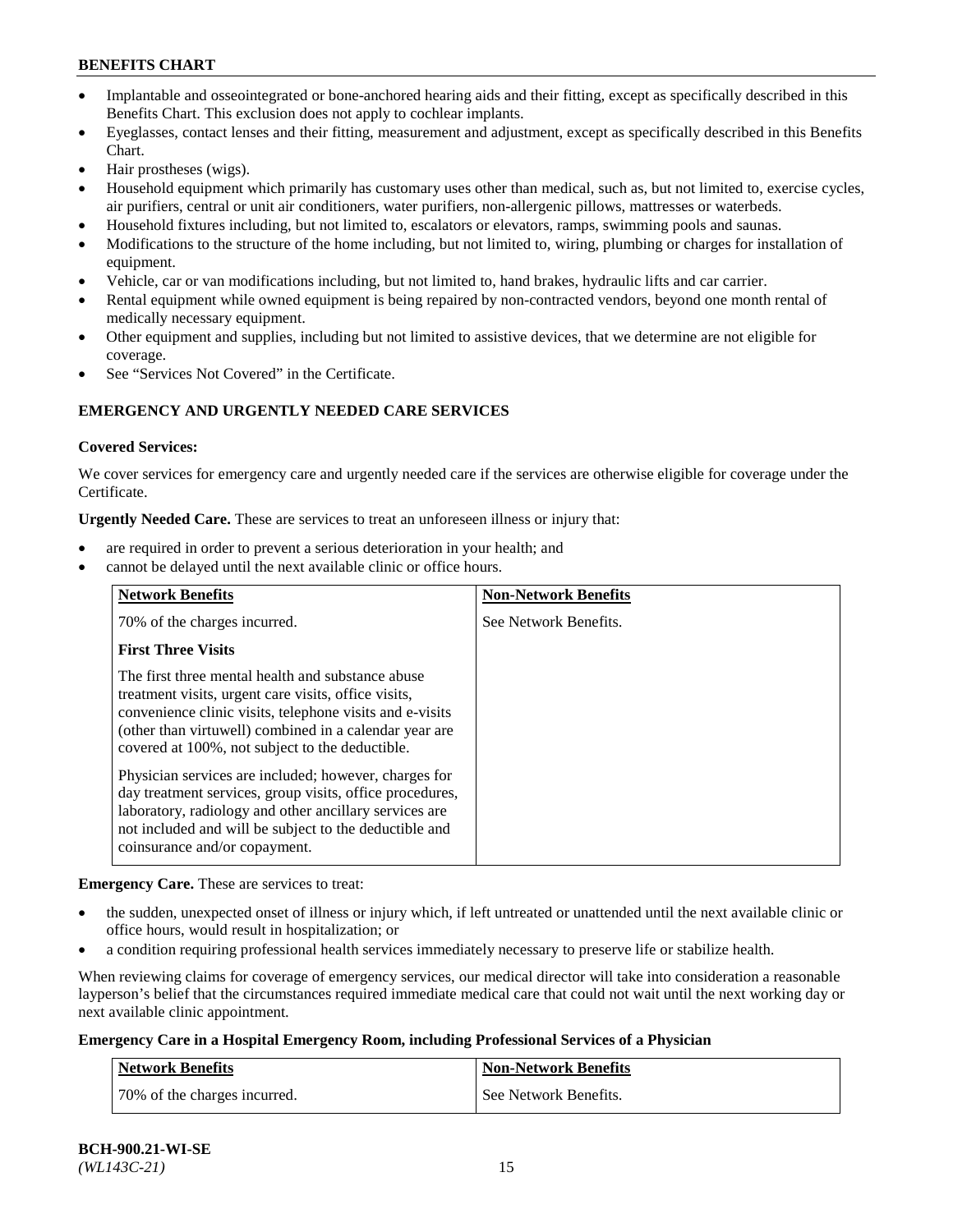# **Inpatient Emergency Care in a Hospital**

| <b>Network Benefits</b>      | <b>Non-Network Benefits</b> |
|------------------------------|-----------------------------|
| 70% of the charges incurred. | See Network Benefits.       |

### **Not Covered:**

See "Services Not Covered" in the Certificate.

# **GENE THERAPY**

#### **Covered Services:**

We cover gene therapy treatment if it meets our medical coverage criteria.

| <b>Network Benefits</b>                                                                                                                                                                                 | <b>Non-Network Benefits</b> |
|---------------------------------------------------------------------------------------------------------------------------------------------------------------------------------------------------------|-----------------------------|
| Coverage level is same as corresponding Network<br>Benefits, depending on type of service provided such as<br>Office Visits for Illness or Injury, Inpatient or<br><b>Outpatient Hospital Services.</b> | No coverage.                |

#### **Limitations:**

- Gene therapy must be provided by a designated provider.
- Specific types of gene therapy are limited to therapies and conditions specified in our medical coverage criteria.

### **Not Covered:**

See "Services Not Covered" in the Certificate.

# **HEALTH EDUCATION**

#### **Covered Services:**

We cover education for preventive services and education for the management of chronic health problems (such as diabetes).

| <b>Network Benefits</b>                                     | <b>Non-Network Benefits</b>  |
|-------------------------------------------------------------|------------------------------|
| 100% of the charges incurred.<br>Deductible does not apply. | 50% of the charges incurred. |

#### **Not Covered:**

See "Services Not Covered" in the Certificate.

# **HOME-BASED HEALTH ASSESSMENT PROGRAM**

#### **Covered Services:**

If you meet our criteria for coverage, you may qualify for our home-based comprehensive health risk assessment program. The program covers a health assessment with a designated nurse practitioner.

| Network Benefits                                            | <b>Non-Network Benefits</b> |
|-------------------------------------------------------------|-----------------------------|
| 100% of the charges incurred.<br>Deductible does not apply. | No coverage.                |

# **Not Covered:**

• See "Services Not Covered" in the Certificate.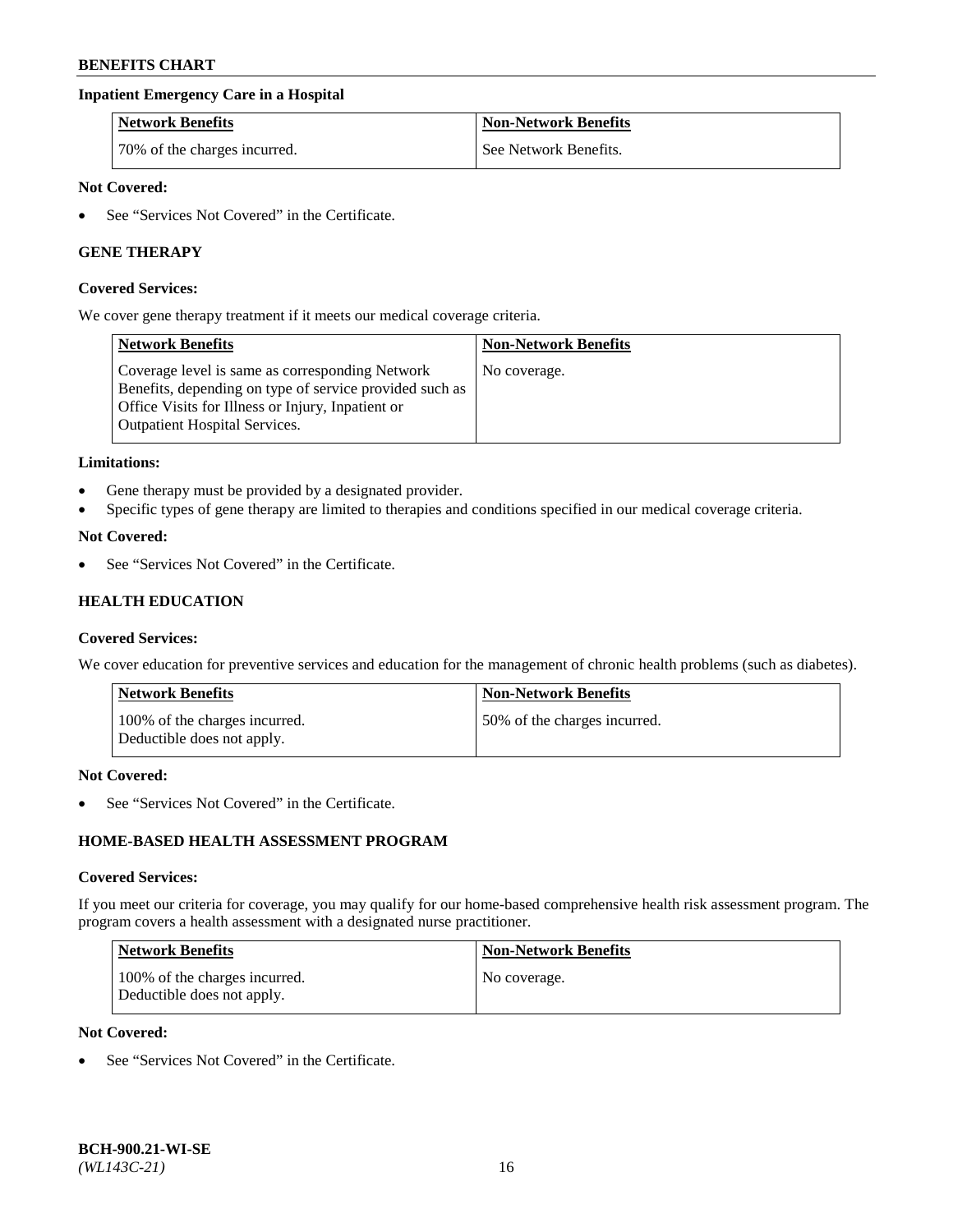# **HOME HEALTH SERVICES**

# **Covered Services:**

We cover skilled nursing services, physical therapy, occupational therapy, speech therapy, respiratory therapy and other therapeutic services, non-routine prenatal and postnatal services, routine postnatal well child visits, as described in our medical coverage criteria, phototherapy services for newborns, home health aide services and other eligible home health services when provided in your home, if you are homebound (i.e., unable to leave home without considerable effort due to a medical condition). Lack of transportation does not constitute homebound status. For phototherapy services for newborns and high risk prenatal services, supplies and equipment are included.

We cover total parenteral nutrition/intravenous ("TPN/IV") therapy, equipment, supplies and drugs in connection with IV therapy. IV line care kits are covered under Durable Medical Equipment.

We cover palliative care benefits. Palliative care includes symptom management, education and establishing goals of care. We waive the requirement that you be homebound for a limited number of home visits for palliative care (as shown in this Benefits Chart), if you have a life-threatening, non-curable condition which has a prognosis of survival of two years or less. Additional palliative care visits are eligible under the home health services benefit if you are homebound and meet all other requirements defined in this section.

You do not need to be homebound to receive total parenteral nutrition/intravenous ("TPN/IV") therapy.

Home health services are eligible and covered only when:

- medically necessary; and
- provided as rehabilitative care, terminal care or maternity care; and
- ordered by a physician, and included in the written home care plan.

# **Physical Therapy, Occupational Therapy, Speech Therapy, Respiratory Therapy, Home Health Aide Services and Palliative Care**

| Network Benefits             | <b>Non-Network Benefits</b>  |
|------------------------------|------------------------------|
| 70% of the charges incurred. | 50% of the charges incurred. |

# **TPN/IV Therapy, Skilled Nursing Services, Non-Routine Prenatal/Postnatal Services, and Phototherapy**

| Network Benefits             | <b>Non-Network Benefits</b>  |
|------------------------------|------------------------------|
| 70% of the charges incurred. | 50% of the charges incurred. |

Each 24-hour visit (or shifts up to 24-hour visits) equals one visit and counts toward the Maximum visits for all other services shown below. Any visit that lasts less than 24 hours regardless of the length of the visit, will count as one visit toward the Maximum visits for all other services shown below. All visits must be medically necessary and benefit eligible.

#### **Routine Prenatal/Postnatal Services and Child Health Supervision Services**

| Network Benefits                                            | <b>Non-Network Benefits</b>  |
|-------------------------------------------------------------|------------------------------|
| 100% of the charges incurred.<br>Deductible does not apply. | 50% of the charges incurred. |

### **Maximum Visits for Palliative Care**

If you are eligible to receive palliative care in the home and you are not homebound, there is a maximum of 12 visits per calendar year.

### **Maximum Visits for All Services Other Than Palliative Care**

| Network Benefits             | Non-Network Benefits         |
|------------------------------|------------------------------|
| 60 visits per calendar year. | 30 visits per calendar year. |

Each visit provided under the Network Benefits and Non-Network Benefits counts toward the maximums shown under both Maximum visits sections. The routine postnatal well child visits do not count toward the visit limit.

#### **BCH-900.21-WI-SE**  *(WL143C-21)* 17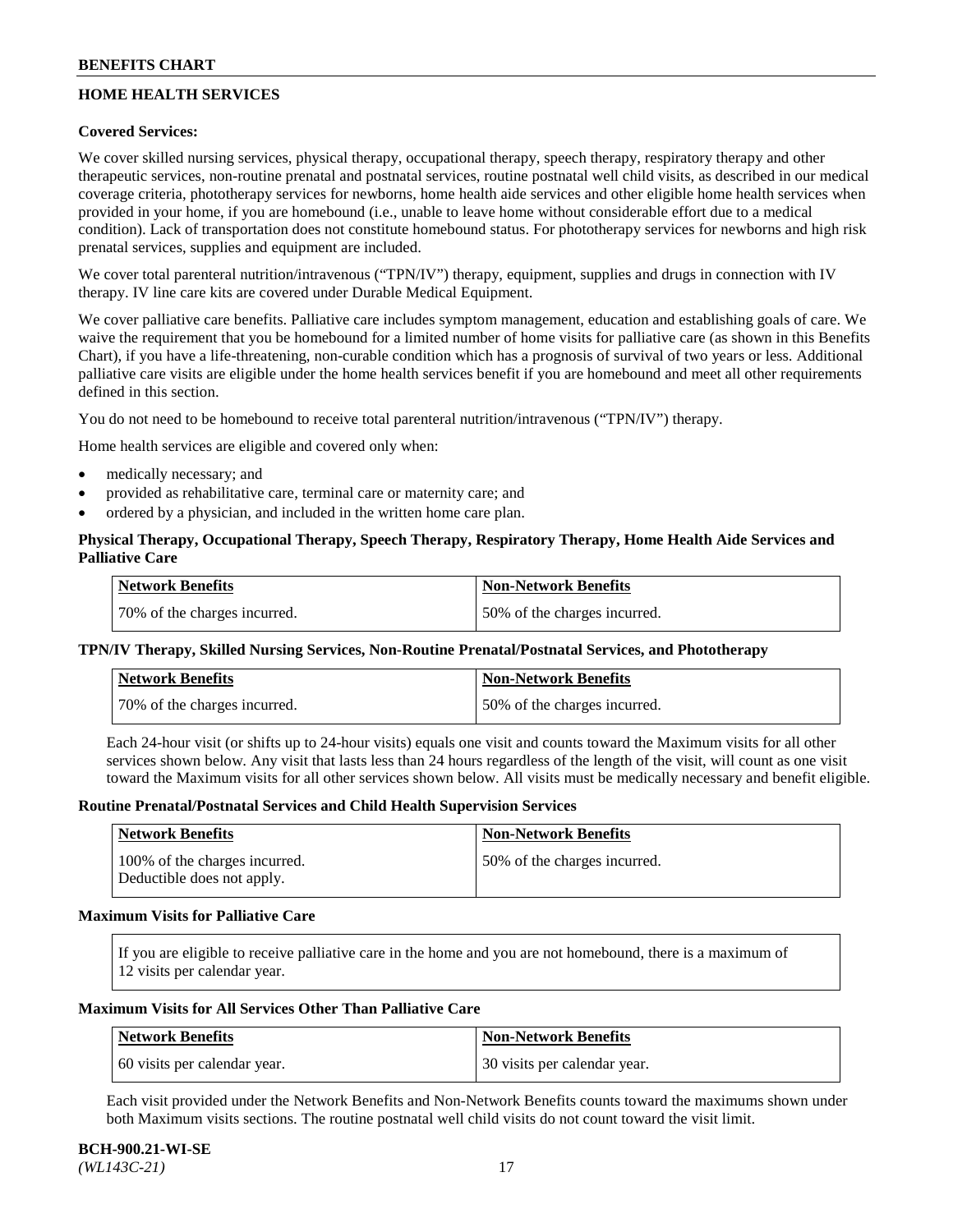### **Limitations:**

- Home health services are not provided as a substitute for a primary caregiver in the home or as relief (respite) for a primary caregiver in the home. We will not reimburse family members or residents in your home for the above services.
- A service shall not be considered a skilled nursing service merely because it is performed by, or under the direct supervision of, a licensed nurse. Where a service (such as tracheotomy suctioning or ventilator monitoring) or like services, can be safely and effectively performed by a non-medical person (or self-administered), without the direct supervision of a licensed nurse, the service shall not be regarded as a skilled nursing service, whether or not a skilled nurse actually provides the service. The unavailability of a competent person to provide a non-skilled service shall not make it a skilled service when a skilled nurse provides it. Only the skilled nursing component of so-called "blended" services (i.e. services which include skilled and non-skilled components) are covered under this Benefits Chart.

# **Not Covered:**

- Financial or legal counseling services.
- Housekeeping or meal services in your home.
- Private duty nursing services.
- Services provided by a family member or enrollee, or a resident in the enrollee's home.
- Vocational rehabilitation and recreational or educational therapy. Recreation therapy is therapy provided solely for the purpose of recreation, including, but not limited to: (a) requests for physical therapy or occupational therapy to improve athletic ability, and (b) braces or guards to prevent sports injuries.
- See "Services Not Covered" in the Certificate.

# **HOME HOSPICE SERVICES**

# **Applicable Definitions:**

**Part-time.** This is up to two hours of service per day, more than two hours is considered continuous care.

**Continuous Care.** This is from two to twelve hours of service per day provided by a registered nurse, licensed practical nurse, or home health aide, during a period of crisis in order to maintain a terminally ill patient at home.

**Appropriate Facility.** This is a nursing home, hospice residence, or other inpatient facility.

**Custodial Care Related to Hospice Services.** This means providing assistance in the activities of daily living and the care needed by a terminally ill patient which can be provided by primary caregiver (i.e., family member or friend) who is responsible for the patient's home care.

# **Covered Services:**

**Home Hospice Program.** We cover the services described below if you are terminally ill and accepted as a home hospice program participant. You must meet the eligibility requirements of the program, and elect to receive services through the home hospice program. The services will be provided in your home, with inpatient care available when medically necessary as described below. If you elect to receive hospice services, you do so in lieu of curative treatment for your terminal illness for the period you are enrolled in the home hospice program.

**Eligibility:** In order to be eligible to be enrolled in the home hospice program, you must: (1) be a terminally ill patient (prognosis of six months or less); (2) have chosen a palliative treatment focus (i.e., emphasizing comfort and supportive services rather than treatment attempting to cure the disease or condition); and (3) continue to meet the terminally ill prognosis as reviewed by our medical director or his or her designee over the course of care. You may withdraw from the home hospice program at any time.

**Eligible Services:** Hospice services include the following services provided in accordance with an approved hospice treatment plan.

- Home Health Services:
	- o Part-time care provided in your home by an interdisciplinary hospice team (which may include a physician, nurse, social worker, and spiritual counselor) and medically necessary home health services are covered.
	- o One or more periods of continuous care in your home or in a setting which provides day care for pain or symptom management, when medically necessary, will be covered.
- Inpatient Services: We cover medically necessary inpatient services.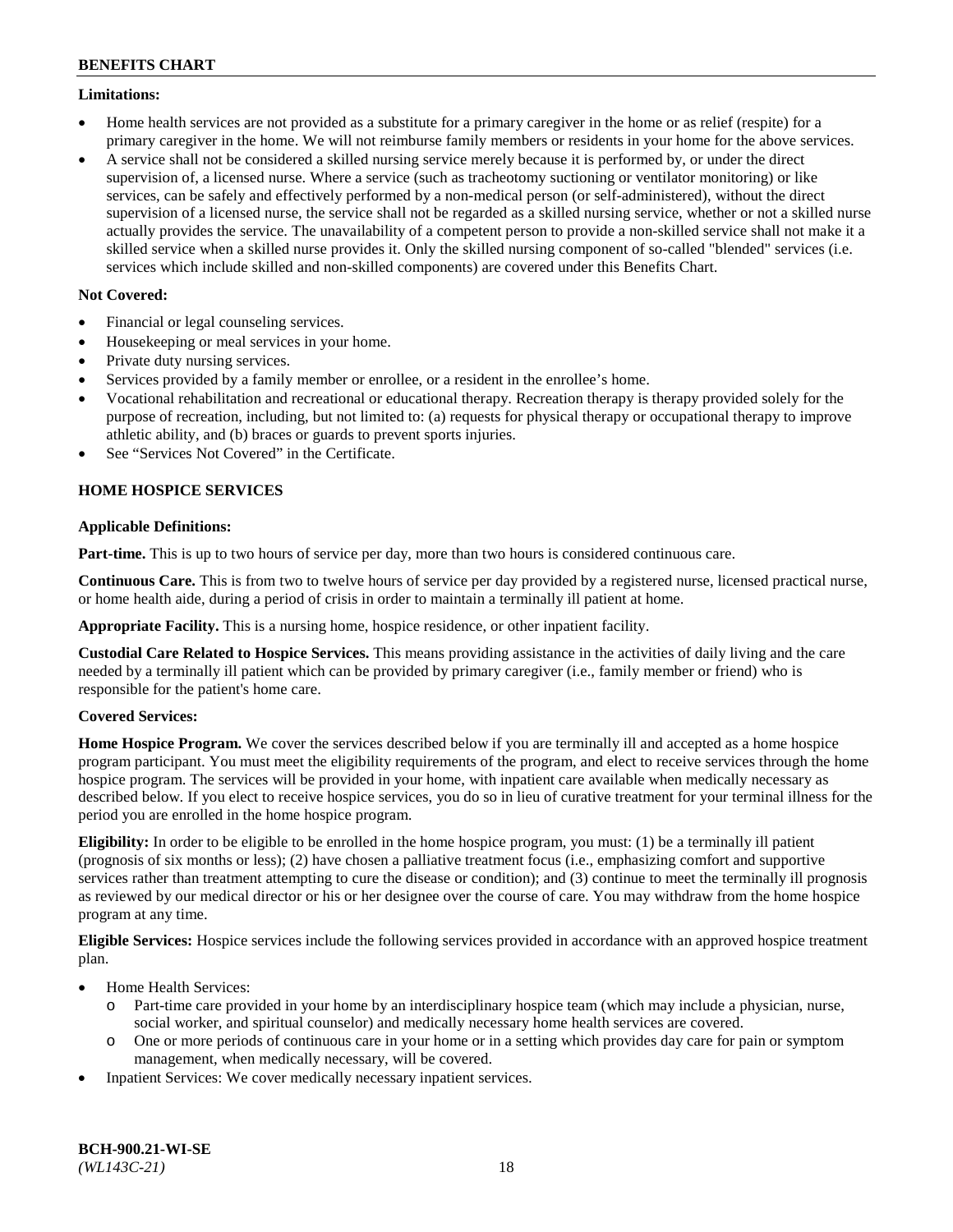- Other Services:
	- Respite care is covered for care in your home or in an appropriate facility, to give your primary caregivers (i.e., family members or friends) rest and/or relief when necessary in order to maintain a terminally ill patient at home.
	- o Medically necessary medications for pain and symptom management.
	- o Semi-electric hospital beds and other durable medical equipment are covered.
	- Emergency and non-emergency care is covered.

| Network Benefits             | Non-Network Benefits         |
|------------------------------|------------------------------|
| 70% of the charges incurred. | 50% of the charges incurred. |

Respite care is limited to 5 days per episode, and respite care and continuous care combined are limited to 30 days.

# **Not Covered:**

- Financial or legal counseling services.
- Housekeeping or meal services in your home.
- Custodial or maintenance care related to hospice services, whether provided in the home or in a nursing home.
- Any service not specifically described as covered services under this home hospice services benefits.
- Any services provided by members of your family or residents in your home.
- See "Services Not Covered" in the Certificate.

# **HOSPITAL AND SKILLED NURSING FACILITY SERVICES**

# **Covered Services:**

We cover services as described below.

# **Medical or Surgical Hospital Services**

**Inpatient Hospital Services:** We cover the following medical or surgical services, for the treatment of acute illness or injury, which require the level of care only provided in an acute care facility. These services must be authorized by a physician.

Inpatient hospital services include: room and board; the use of operating or maternity delivery rooms; intensive care facilities; newborn nursery facilities; general nursing care, anesthesia, laboratory and diagnostic imaging services, radiation therapy, physical therapy, prescription drugs or other medications administered during treatment, blood and blood products (unless replaced), and blood derivatives, and other diagnostic or treatment related hospital services; physician and other professional medical and surgical services provided while in the hospital, including gender reassignment surgery that meets medical coverage criteria.

We cover, following a vaginal delivery, a minimum of 48 hours of inpatient care for the mother and newborn child. We cover, following a caesarean section delivery, a minimum of 96 hours of inpatient care for the mother and newborn child.

Group health plans and health insurance issuers generally may not, under Federal law, restrict benefits for any hospital length of stay in connection with childbirth for the mother of newborn child to less than 48 hours following a vaginal delivery, or less than 96 hours following a caesarean section. However, Federal law generally does not prohibit the mother's or newborn's attending provider, after consulting with the mother, from discharging the mother or her newborn earlier than 48 hours (or 96 hours as applicable). In any case plans and issuers may not, under Federal law, require that a provider obtain authorization from the plan or the insurance issuer for prescribing a length of stay not in excess of 48 hours (or 96 hours).

| Network Benefits             | Non-Network Benefits         |
|------------------------------|------------------------------|
| 70% of the charges incurred. | 50% of the charges incurred. |

Each Insured's admission or confinement, including that of a newborn child, is separate and distinct from the admission or confinement of any other Insured.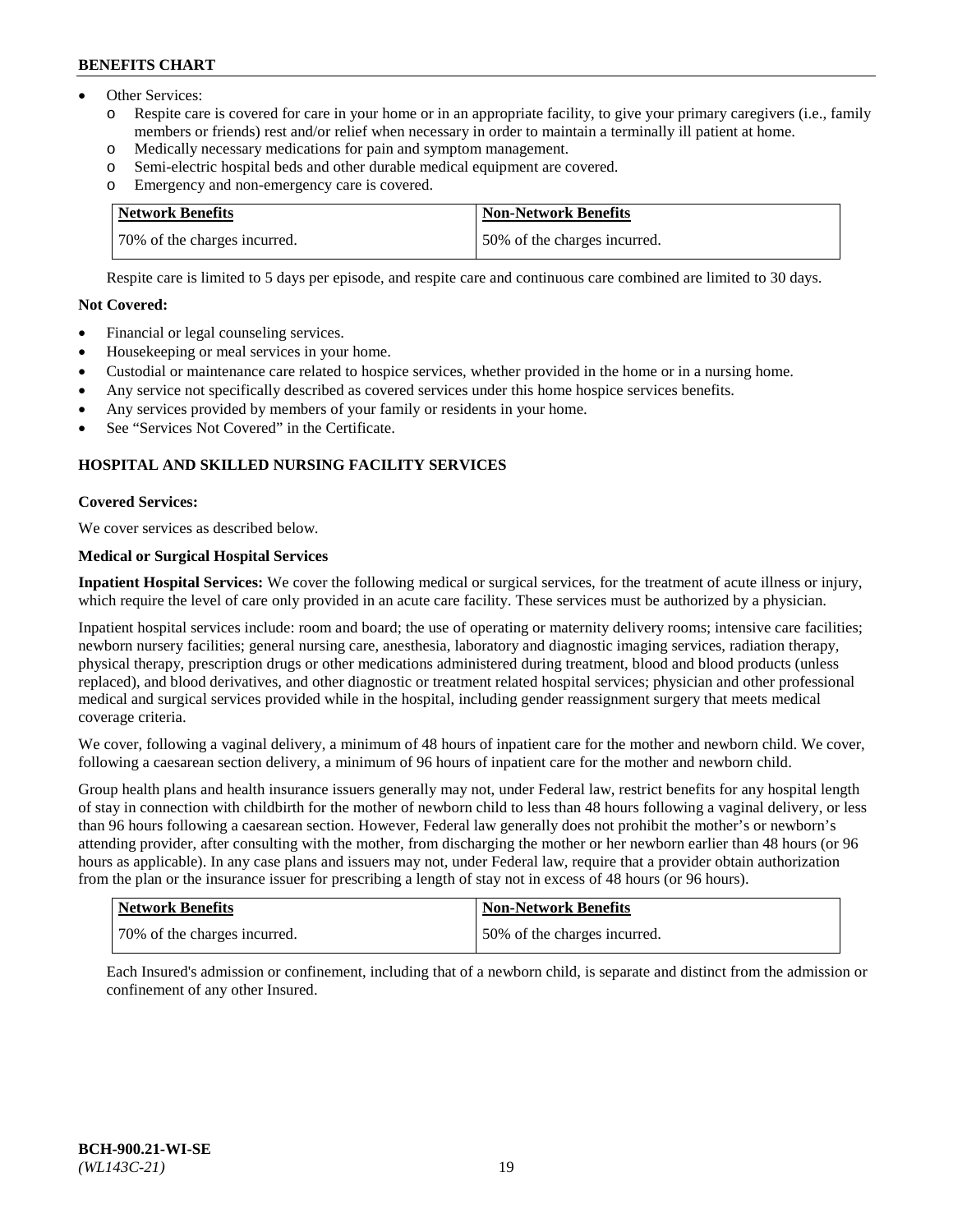**Outpatient Hospital, Ambulatory Care or Surgical Facility Services:** We cover the following medical and surgical services, for diagnosis or treatment of illness or injury on an outpatient basis. These services must be authorized by a physician.

Outpatient services include: use of operating rooms, maternity delivery rooms or other outpatient departments, rooms or facilities; and the following outpatient services: general nursing care, anesthesia, laboratory and diagnostic imaging services, radiation therapy, physical therapy, drugs administered during treatment, blood and blood products (unless replaced), and blood derivatives, and other diagnostic or treatment related outpatient services; physician and other professional medical and surgical services provided while an outpatient, including colonoscopies (starting at age 50, or under age 50 for people at high risk of colorectal cancer), and gender reassignment surgery that meets medical coverage criteria.

For Network Benefits, non-emergent, scheduled outpatient Magnetic Resonance Imaging (MRI) and Computed Tomography (CT) must be provided at a designated facility. Your physician or facility will obtain or verify prior authorization for these services, as needed.

To see the benefit level for diagnostic imaging services, laboratory services and physical therapy, see benefits under Diagnostic Imaging Services, Laboratory Services and Physical Therapy in this Benefits Chart.

| <b>Network Benefits</b>      | <b>Non-Network Benefits</b>  |
|------------------------------|------------------------------|
| 70% of the charges incurred. | 50% of the charges incurred. |

# **Skilled Nursing Facility Care:**

We cover room and board, daily skilled nursing and related ancillary services for post-acute treatment and rehabilitative care of illness or injury that meets medical coverage criteria. Rehabilitation services are limited to services where significant measurable progress is expected to occur within a reasonable period of time.

| <b>Network Benefits</b>                      | <b>Non-Network Benefits</b>                  |
|----------------------------------------------|----------------------------------------------|
| 70\% of the charges incurred.                | 150% of the charges incurred.                |
| Limited to a 30 day maximum per confinement. | Limited to a 30 day maximum per confinement. |

Each day of services provided under the Network Benefits and Non-Network Benefits, combined, applies toward the maximum shown above.

### **Not Covered:**

- Services for items for personal convenience, such as television rental, are not covered.
- See "Services Not Covered" in the Certificate.

# **INFERTILITY SERVICES**

#### **Covered Services:**

We cover the diagnosis of infertility. These services include diagnostic procedures and tests provided in connection with an infertility evaluation, office visits and consultations to diagnose infertility.

| Network Benefits             | <b>Non-Network Benefits</b>  |
|------------------------------|------------------------------|
| 70% of the charges incurred. | 50% of the charges incurred. |

Coverage is limited to office visits and consultations to diagnose infertility. Treatment is not covered.

#### **Not Covered:**

- Treatment of infertility, including, but not limited to, office visits, laboratory, diagnostic imaging services, and drugs for the treatment of infertility; assisted reproduction, including, but not limited to, gamete intrafallopian tube transfer (GIFT), zygote intrafallopian tube transfer (ZIFT) intracytoplasmic sperm injection (ICSI), and/or in-vitro fertilization (IVF), and all charges associated with such procedures; reversal of sterilization; artificial insemination; and sperm, ova or embryo acquisition, retrieval or storage; however, we cover office visits and consultations to diagnose infertility.
- Services related to the establishment of surrogate pregnancy and fees for a surrogate.
- See "Services Not Covered" in the Certificate.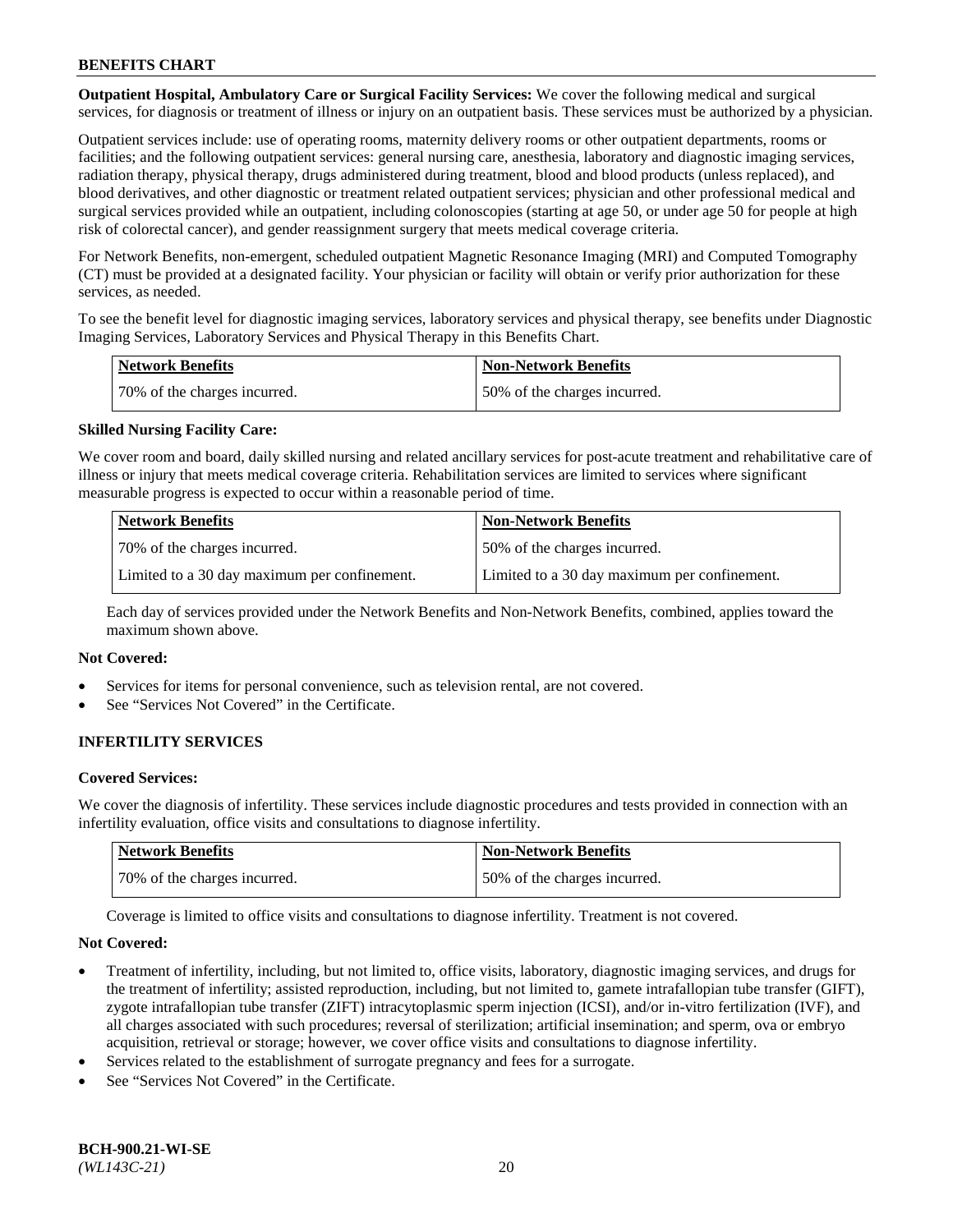# **LABORATORY SERVICES**

# **Covered Services:**

We cover laboratory tests when ordered by a provider and provided in a clinic or outpatient hospital facility. This includes blood tests to detect lead exposure in children between the ages of 6 months and 72 months.

To see the benefit level for inpatient hospital or skilled nursing facility services, see benefits under "Inpatient Hospital and Skilled Nursing Facility Services" in this Benefits Chart.

**Prostate-specific antigen (PSA) test coverage.** We cover prostate cancer screening for men 40 years of age or over who are symptomatic or in a high-risk category and for all men 50 years of age or older. Coverage includes a prostate-specific antigen blood test and a digital rectal examination.

| Network Benefits             | <b>Non-Network Benefits</b>  |
|------------------------------|------------------------------|
| 70% of the charges incurred. | 50% of the charges incurred. |

### **All other laboratory services**

# **Services for Illness or Injury**

| <b>Network Benefits</b>      | Non-Network Benefits         |
|------------------------------|------------------------------|
| 70% of the charges incurred. | 50% of the charges incurred. |

### **Preventive Services**

Laboratory services associated with preventive services are covered at the benefit level shown in the "Preventive Services" section of this Benefits Chart.

### **Not Covered:**

See "Services Not Covered" in the Certificate.

# **MASTECTOMY RECONSTRUCTION BENEFIT**

#### **Covered Services:**

We cover reconstruction of the breast on which the mastectomy has been performed; surgery and reconstruction of the other breast to produce symmetrical appearance, and prostheses and physical complications of all stages of mastectomy, including lymphedemas.

| <b>Network Benefits</b>                               | <b>Non-Network Benefits</b>                           |
|-------------------------------------------------------|-------------------------------------------------------|
| Coverage level is same as corresponding Network       | Coverage level is same as corresponding Non-Network   |
| Benefits, depending on type of service provided, such | Benefits, depending on type of service provided, such |
| as Office Visits for Illness or Injury, Inpatient or  | as Office Visits for Illness or Injury, Inpatient or  |
| <b>Outpatient Hospital Services.</b>                  | Outpatient Hospital Services.                         |

# **Not Covered:**

See "Services Not Covered" in the Certificate.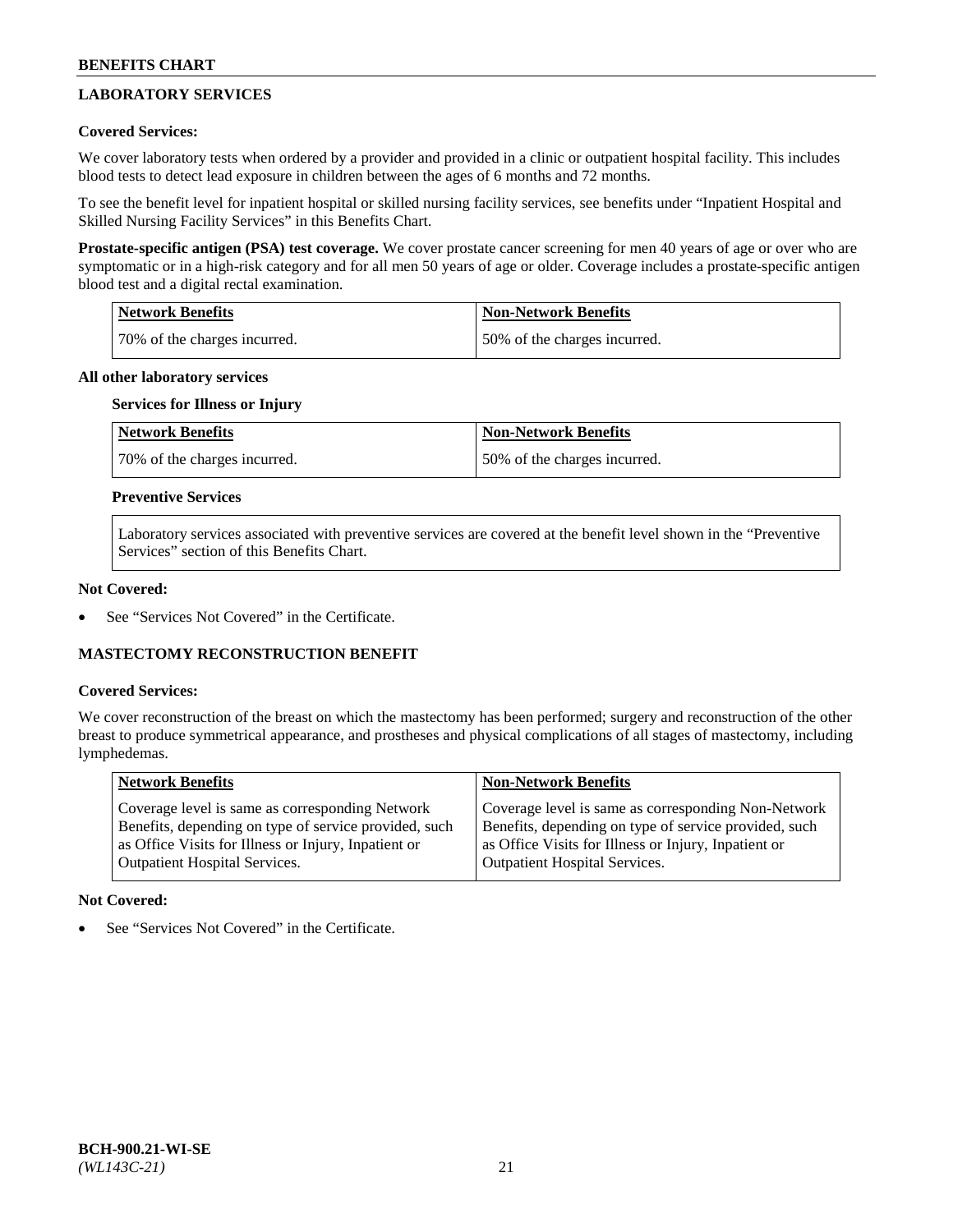# **MEDICATION THERAPY DISEASE MANAGEMENT PROGRAM**

### **Covered Services:**

If you meet our criteria for coverage, you may qualify for our Medication Therapy Disease Management Program.

The program covers consultations with a designated Network pharmacist.

Covered services are based on established medical policies, which are subject to periodic review and modification by the medical directors. These medical policies (medical coverage criteria) are available by calling Member Services, or logging on to your "*my*HealthPartners" account at [healthpartners.com.](http://www.healthpartners.com/)

| Network Benefits                                            | <b>Non-Network Benefits</b> |
|-------------------------------------------------------------|-----------------------------|
| 100% of the charges incurred.<br>Deductible does not apply. | No coverage.                |

### **Not Covered:**

See "Services Not Covered" in the Certificate.

# **OFFICE VISITS FOR ILLNESS OR INJURY**

### **Covered Services:**

We cover the following when medically necessary: professional medical and surgical services and related supplies, including biofeedback, of physicians and other health care providers; blood and blood products (unless replaced) and blood derivatives.

We cover diagnosis and treatment of illness or injury to the eyes. Where contact or eye glass lenses are prescribed as medically necessary for the post-operative treatment of cataracts or for the treatment of aphakia, or keratoconus, we cover the initial evaluation, lenses and fitting. Insureds must pay for lens replacement beyond the initial pair.

# **Office Visits**

| Network Benefits             | <b>Non-Network Benefits</b>  |
|------------------------------|------------------------------|
| 70% of the charges incurred. | 50% of the charges incurred. |

#### **Convenience Clinics**

| Network Benefits             | <b>Non-Network Benefits</b>  |
|------------------------------|------------------------------|
| 70% of the charges incurred. | 50% of the charges incurred. |

#### **Scheduled Telephone Visits**

| <b>Network Benefits</b>      | <b>Non-Network Benefits</b>  |
|------------------------------|------------------------------|
| 70% of the charges incurred. | 50% of the charges incurred. |

#### **E-Visits**

#### **Access to Online Care through virtuwell a[t virtuwell.com](https://www.virtuwell.com/)**

| <b>Network Benefits</b>                                     | <b>Non-Network Benefits</b> |
|-------------------------------------------------------------|-----------------------------|
| 100% of the charges incurred.<br>Deductible does not apply. | Not applicable.             |

# **All Other E-Visits**

| Network Benefits             | <b>Non-Network Benefits</b>  |
|------------------------------|------------------------------|
| 70% of the charges incurred. | 50% of the charges incurred. |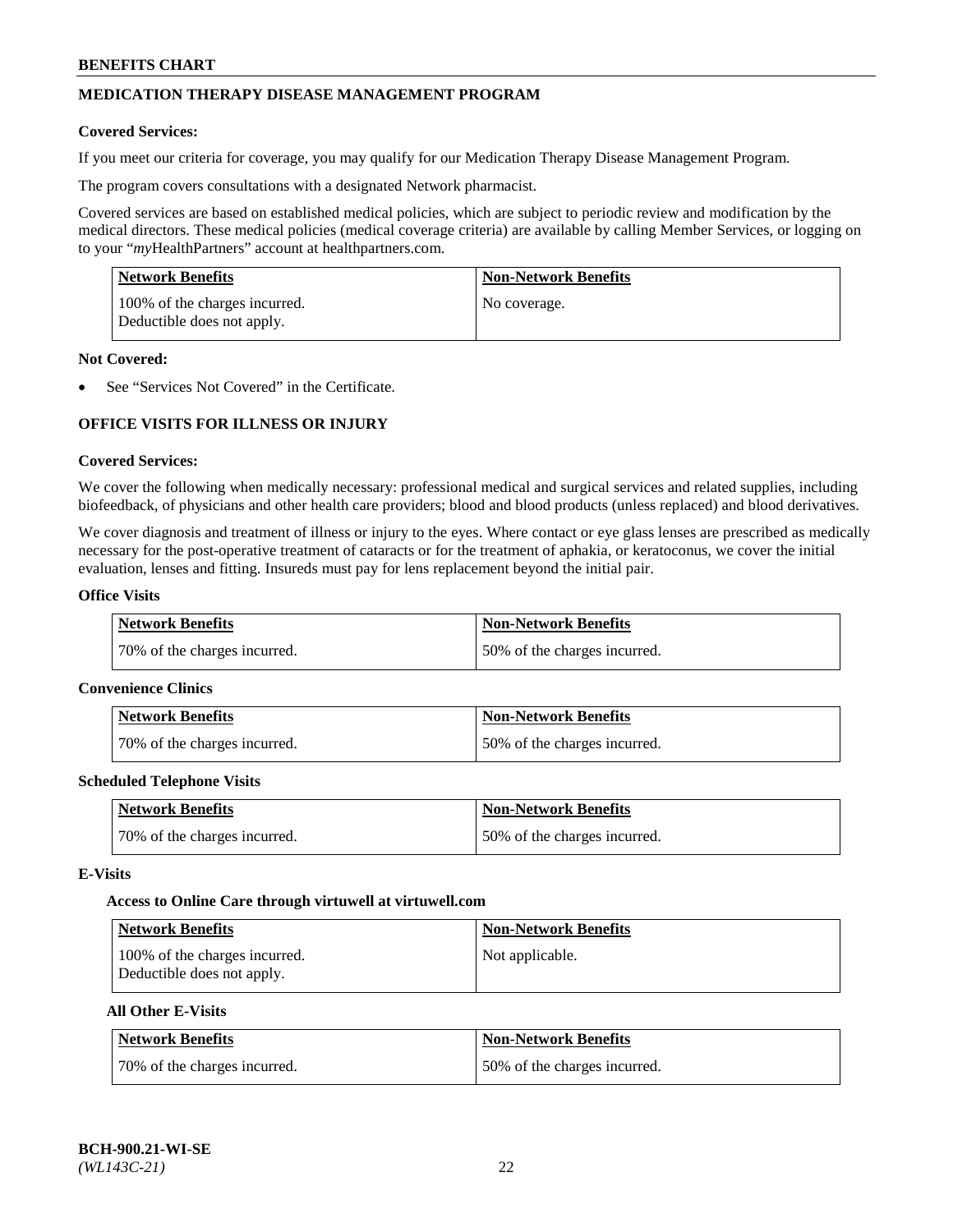# **First Three Visits**

The first three mental health and substance abuse treatment visits, urgent care visits, office visits, convenience clinic visits, telephone visits and e-visits (other than virtuwell) combined in a calendar year are covered at 100%, not subject to the deductible.

Physician services are included; however, charges for day treatment services, group visits, office procedures, laboratory, radiology and other ancillary services are not included and will be subject to the deductible and coinsurance and/or copayment.

# **Injections Administered in a Physician's Office, other than immunizations**

# **Allergy Injections**

| <b>Network Benefits</b>      | <b>Non-Network Benefits</b>  |
|------------------------------|------------------------------|
| 70% of the charges incurred. | 50% of the charges incurred. |

### **All Other Injections**

| <b>Network Benefits</b>      | <b>Non-Network Benefits</b>  |
|------------------------------|------------------------------|
| 70% of the charges incurred. | 50% of the charges incurred. |

# **Not Covered:**

- Court ordered treatment, except as described in this Benefits Chart. Any resulting court ordered treatment for mental health services will be subject to the Certificate's requirement for medical necessity.
- See "Services Not Covered" in the Certificate.

# **PEDIATRIC EYEWEAR**

# **Covered Services:**

We cover pediatric eyewear for children under age 19, subject to our medical coverage criteria. Coverage under this provision will continue until the end of the month in which the child turns age 19. These medical policies (medical coverage criteria) are available by calling Member Services, or logging on to your "*my*HealthPartners" account a[t healthpartners.com.](https://www.healthpartners.com/hp/index.html)

| Network Benefits             | <b>Non-Network Benefits</b> |
|------------------------------|-----------------------------|
| 70% of the charges incurred. | No coverage.                |

Limited to one pair of eyeglasses (lenses and frames), or one pair of contact lenses per calendar year.

#### **Not Covered:**

See "Services Not Covered" in the Certificate.

# **PHYSICAL THERAPY, OCCUPATIONAL THERAPY, SPEECH THERAPY AND OTHER SPECIFIED THERAPIES**

# **Covered Services:**

We cover the following physical therapy, occupational therapy and speech therapy services:

- Medically necessary rehabilitative care to correct the effects of illness or injury.
- Habilitative care rendered for congenital, developmental or medical conditions which have significantly limited the successful initiation of normal speech and normal motor development.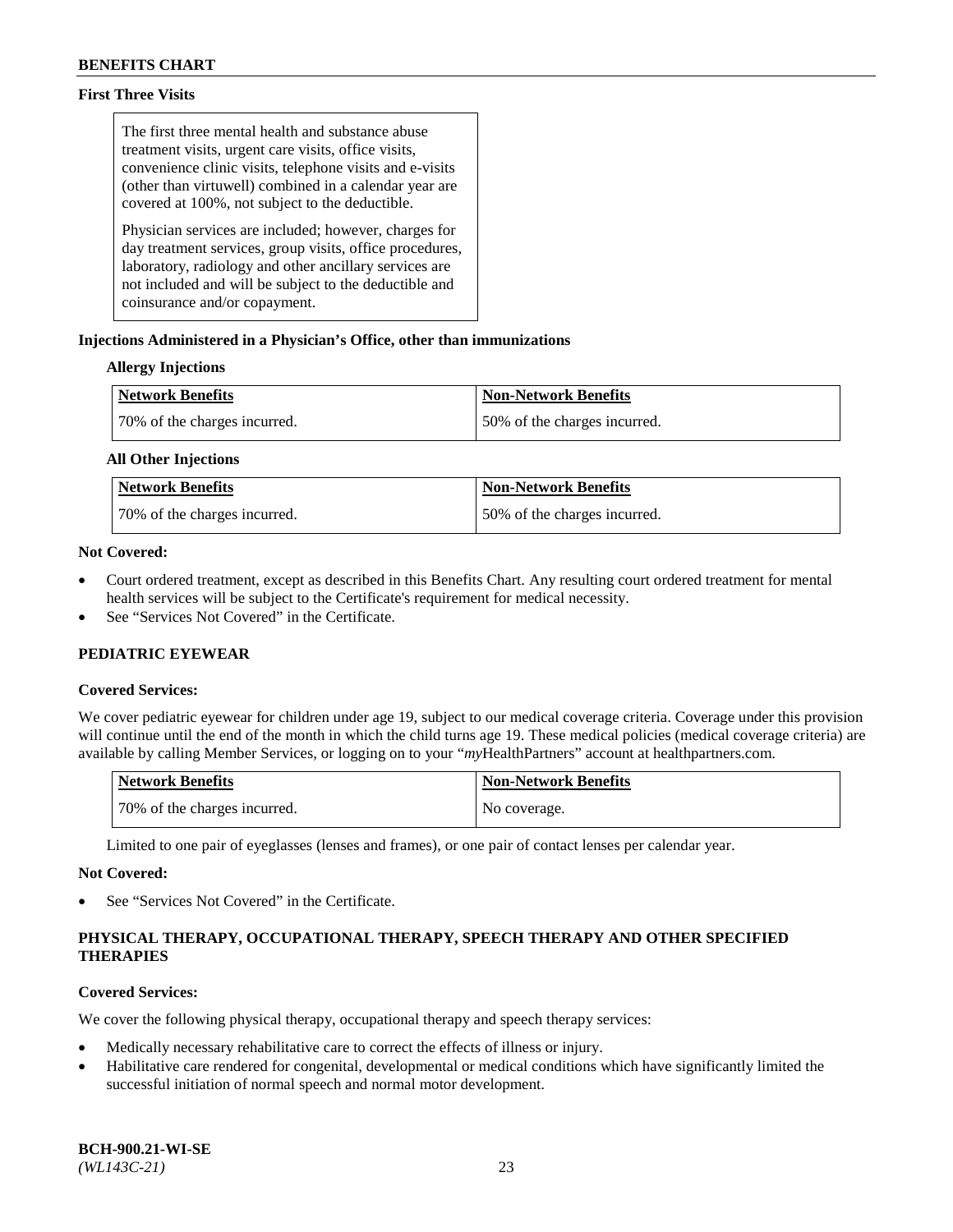Massage therapy which is performed in conjunction with other treatment/modalities by a physical or occupational therapist is part of a prescribed treatment plan and is not billed separately is covered.

We cover services provided in a clinic. To see the benefit level for inpatient hospital or skilled nursing facility services, see benefits under "Inpatient Hospital and Skilled Nursing Facility Services".

#### **Rehabilitative Care**

| <b>Network Benefits</b>                                                                       | <b>Non-Network Benefits</b>                                                                   |
|-----------------------------------------------------------------------------------------------|-----------------------------------------------------------------------------------------------|
| 70% of the charges incurred.                                                                  | 50% of the charges incurred.                                                                  |
| Physical, Occupational and Speech Therapy are<br>limited to 20 visits each per calendar year. | Physical, Occupational and Speech Therapy are<br>limited to 20 visits each per calendar year. |

In addition to the services provided above, we cover a minimum of:

- 20 visits per calendar year for pulmonary rehabilitation therapy.
- 36 visits per calendar year for cardiac rehabilitation therapy.
- 30 visits per calendar year for post-cochlear implant aural therapy.
- 20 visits per calendar year for cognitive rehabilitation therapy.

The maximum number of visits is combined for Network Benefits and Non-Network Benefits.

#### **Habilitative Services**

| <b>Network Benefits</b>                                                                       | <b>Non-Network Benefits</b>                                                                   |
|-----------------------------------------------------------------------------------------------|-----------------------------------------------------------------------------------------------|
| 70% of the charges incurred.                                                                  | 50% of the charges incurred.                                                                  |
| Physical, Occupational and Speech Therapy are<br>limited to 20 visits each per calendar year. | Physical, Occupational and Speech Therapy are<br>limited to 20 visits each per calendar year. |

The maximum number of visits is combined for Network Benefits and Non-Network Benefits.

# **Not Covered:**

- Massage therapy for the purpose of comfort or convenience of the Insured.
- See "Services Not Covered" in the Certificate.

# **PRESCRIPTION DRUG SERVICES**

#### **Covered Services:**

We cover prescription drugs and medications that can be self-administered or are administered in a physician's office.

We will refill a prescription for eye drops covered under this Benefits Chart if the Insured requests a refill and the original prescription specified that additional quantities would be needed, providing the refill request does not exceed the quantities needed, and the following conditions are met:

- If the Insured requests a 30-day refill supply, the request must be made between 22 and 30 days of the later of (a) the original date that the prescription was distributed to the insured or (b) the date that the most recent refill was distributed to the Insured; or
- If the Insured requests a 90-day refill supply, the request must be made between 67 and 90 days of the later of (a) the original date that the prescription was distributed to the insured or (b) the date that the most recent refill was distributed to the Insured.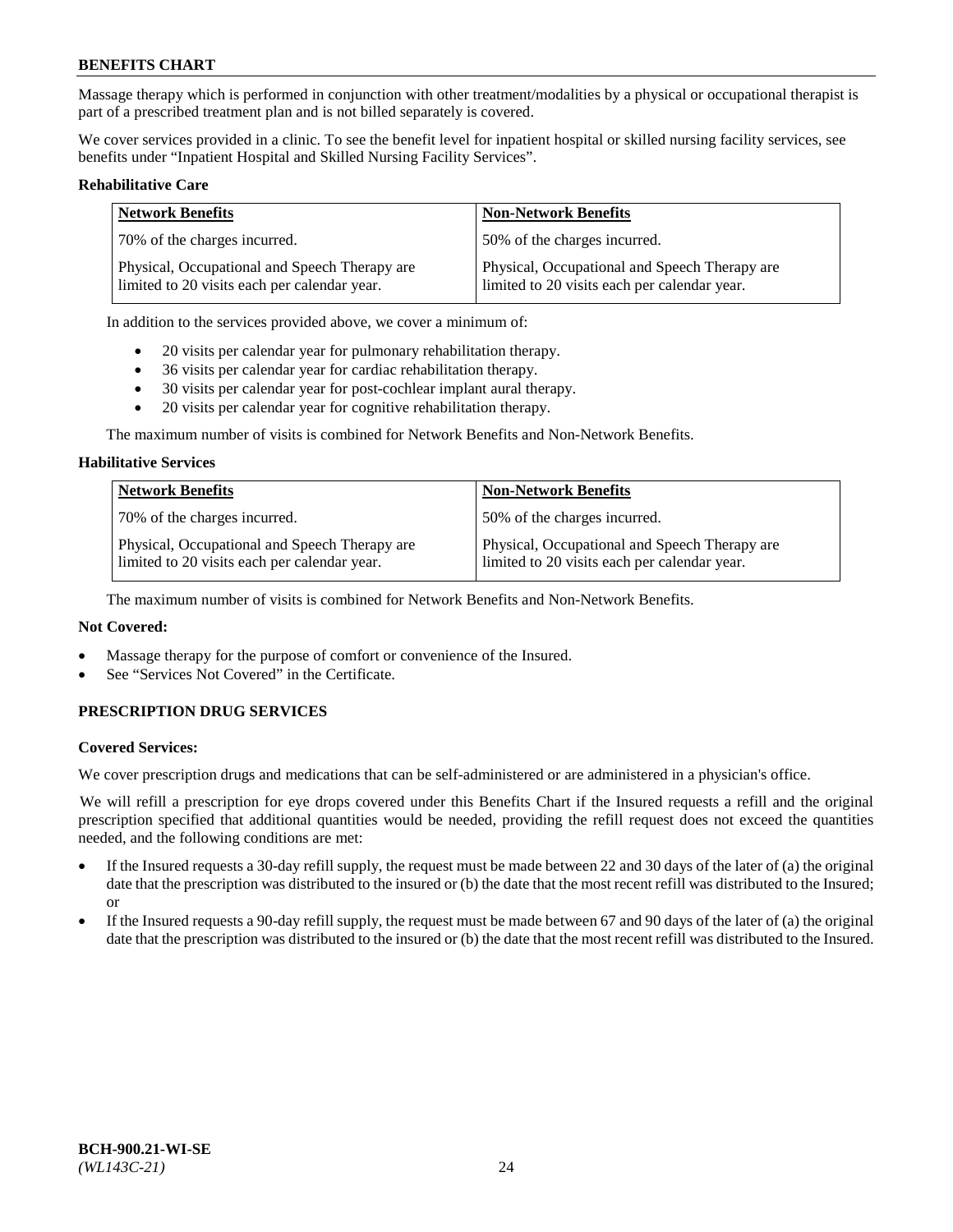# **For Network Benefits, drugs and medications must be obtained at a Network pharmacy.**

# **Outpatient Drugs (except as specified below)**

| <b>Network Benefits</b>                                                                                                                                                                                           | <b>Non-Network Benefits</b>  |
|-------------------------------------------------------------------------------------------------------------------------------------------------------------------------------------------------------------------|------------------------------|
| 100% of the charges incurred, subject to a copayment of<br>\$5 for generic low cost formulary drugs and 100% of<br>the charges incurred, subject to a copayment of \$25 for<br>generic high cost formulary drugs. | 50% of the charges incurred. |
| Brand name formulary drugs are covered at 100% of the<br>charges incurred, subject to a copayment of \$60.                                                                                                        |                              |
| In no event will your cost for a formulary insulin drug<br>exceed \$25.                                                                                                                                           |                              |
| Non-formulary drugs are covered at 100% of the<br>charges incurred, subject to a copayment of \$150.                                                                                                              |                              |
| Deductible does not apply.                                                                                                                                                                                        |                              |

**Oral chemotherapy drugs** are included on the Specialty Drug List. However, you pay the applicable outpatient drug copayment. As required by Wisconsin law, your maximum copayment will not be more than \$100 per prescription for a 31-day supply.

# **Mail Order Drugs**

| <b>Network Benefits</b>                                                                                                                                                                                                    | <b>Non-Network Benefits</b>           |
|----------------------------------------------------------------------------------------------------------------------------------------------------------------------------------------------------------------------------|---------------------------------------|
| For your convenience, you may also get up to a 93-day<br>supply of outpatient prescription drugs that can be self-<br>administered through the designated mail order service.                                              | See Network Mail Order Drugs Benefit. |
| New prescriptions to treat certain chronic conditions<br>and trial drugs will be limited to quantity limits<br>described at the end of this section. You will have to<br>pay one copayment for your initial 31-day supply. |                                       |
| Specialty Drugs are not available through the mail order<br>service.                                                                                                                                                       |                                       |

# **Tobacco Cessation Drugs are covered for all FDA approved tobacco cessation drugs**

| <b>Network Benefits</b>                                     | <b>Non-Network Benefits</b>  |
|-------------------------------------------------------------|------------------------------|
| 100% of the charges incurred.<br>Deductible does not apply. | 50% of the charges incurred. |

# **Contraceptive Drugs**

| <b>Network Benefits</b>                                                                                                                                         | <b>Non-Network Benefits</b>  |
|-----------------------------------------------------------------------------------------------------------------------------------------------------------------|------------------------------|
| 100% of the charges incurred for formulary drugs.<br>Deductible does not apply.                                                                                 | 50% of the charges incurred. |
| If a physician requests that a non-formulary<br>contraceptive drug be dispensed as written, the drug<br>will be covered at 100%, not subject to the deductible. |                              |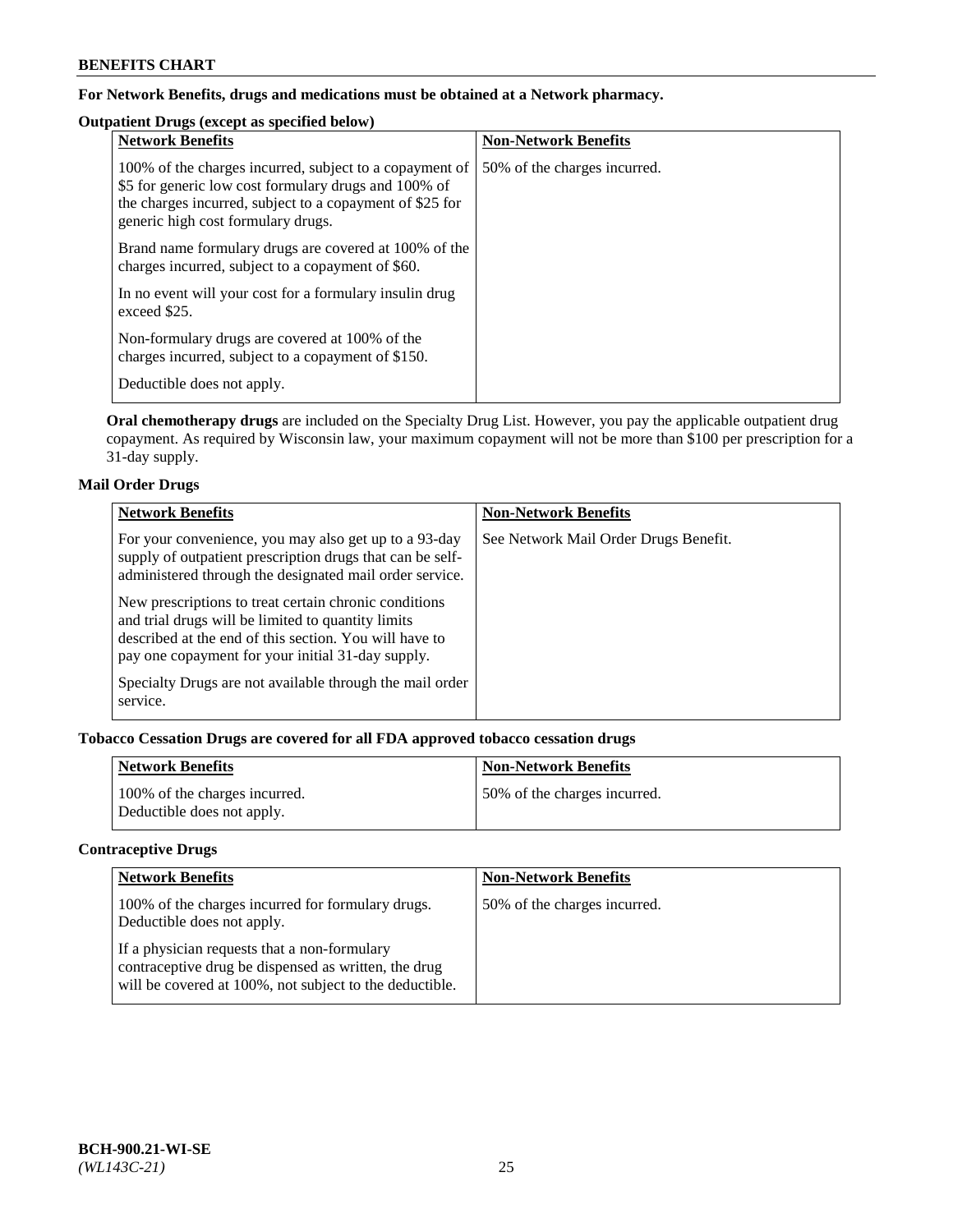# **Specialty Drugs which are Self-Administered**

| <b>Network Benefits</b>                                                                                              | <b>Non-Network Benefits</b> |
|----------------------------------------------------------------------------------------------------------------------|-----------------------------|
| 80% of the charges incurred.<br>Deductible does not apply.                                                           | No coverage.                |
| Specialty Drugs are limited to drugs on the Specialty<br>Drug List and must be obtained from a designated<br>vendor. |                             |

**Oral chemotherapy drugs** are included on the Specialty Drug List. However, you pay the applicable outpatient drug copayment. As required by Wisconsin law, your maximum copayment will not be more than \$100 per prescription for a 31-day supply.

### **Limitations:**

- Certain drugs may require prior authorization as indicated on the formulary. HealthPartners may require prior authorization for the drug and also the site where the drug will be provided. Certain drugs are subject to our utilization review process and quantity limits.
- Certain non-formulary drugs require prior authorization. In addition, certain drugs may be subject to any quantity limits applied as part of our trial program.
- If an Insured requests a brand name drug when there is a generic equivalent, the brand name drug will be covered up to the charge that would apply to the generic drug, minus any required copayment. If a physician requests that a brand name drug be dispensed as written, the drug will be paid at the non-formulary benefit.
- We may require insureds to try over-the-counter (OTC) drug alternatives before approving more costly formulary prescription drugs.
- Unless otherwise specified in the Prescription Drug Services" section, you may receive up to a 31-day supply per prescription.
- A 93-day supply will be covered and dispensed only at pharmacies that participate in our extended day supply program.
- New prescriptions to treat certain chronic conditions are limited to a 31-day supply.
- No more than a 31-day supply of specialty drugs will be covered and dispensed at a time unless it's a manufacturer supplied drug that cannot be split that supplies the member with more than a 31-day supply.
- If a copayment is required, you must pay one copayment for each 31-day supply, or portion thereof. **Not Covered:**
- Replacement of prescription drugs, medications, equipment and supplies due to loss, damage or theft.
- Nonprescription (over-the-counter) drugs or medications, including, but not limited to, vitamins, supplements, homeopathic remedies, and non-FDA approved drugs, unless listed on the formulary and prescribed by a physician or legally authorized health care provider under applicable state and federal law. This exclusion does not include over-thecounter contraceptives for women as allowed under the Affordable Care Act when the Insured obtains a prescription for the item. In addition, if the Insured obtains a prescription, this exclusion does not include aspirin to prevent cardiovascular disease for men and women of certain ages; folic acid supplements for women who may become pregnant; fluoride chemoprevention supplements for children without fluoride in their water source; and iron supplements for children age 6-12 who are at risk for anemia.
- All drugs for the treatment of sexual dysfunction.
- All drugs for the treatment of growth deficiency.
- All drugs for the treatment of infertility.
- Medical cannabis.
- Drugs on the Excluded Drug List. The Excluded Drug List includes select drugs within a therapy class that are not eligible for coverage. This includes drugs that may be excluded for certain indications. The Excluded Drug List is available at [healthpartners.com.](http://www.healthpartners.com/)
- Drugs that are newly approved by the FDA until they are reviewed and approved by HealthPartners Pharmacy and Therapeutics Committee.
- Medical devices approved by the FDA will not be covered under the Prescription Drug Services section unless they are on our formulary. Covered medical devices are generally submitted and reimbursed under your medical benefits.
- See "Services Not Covered" in the Certificate.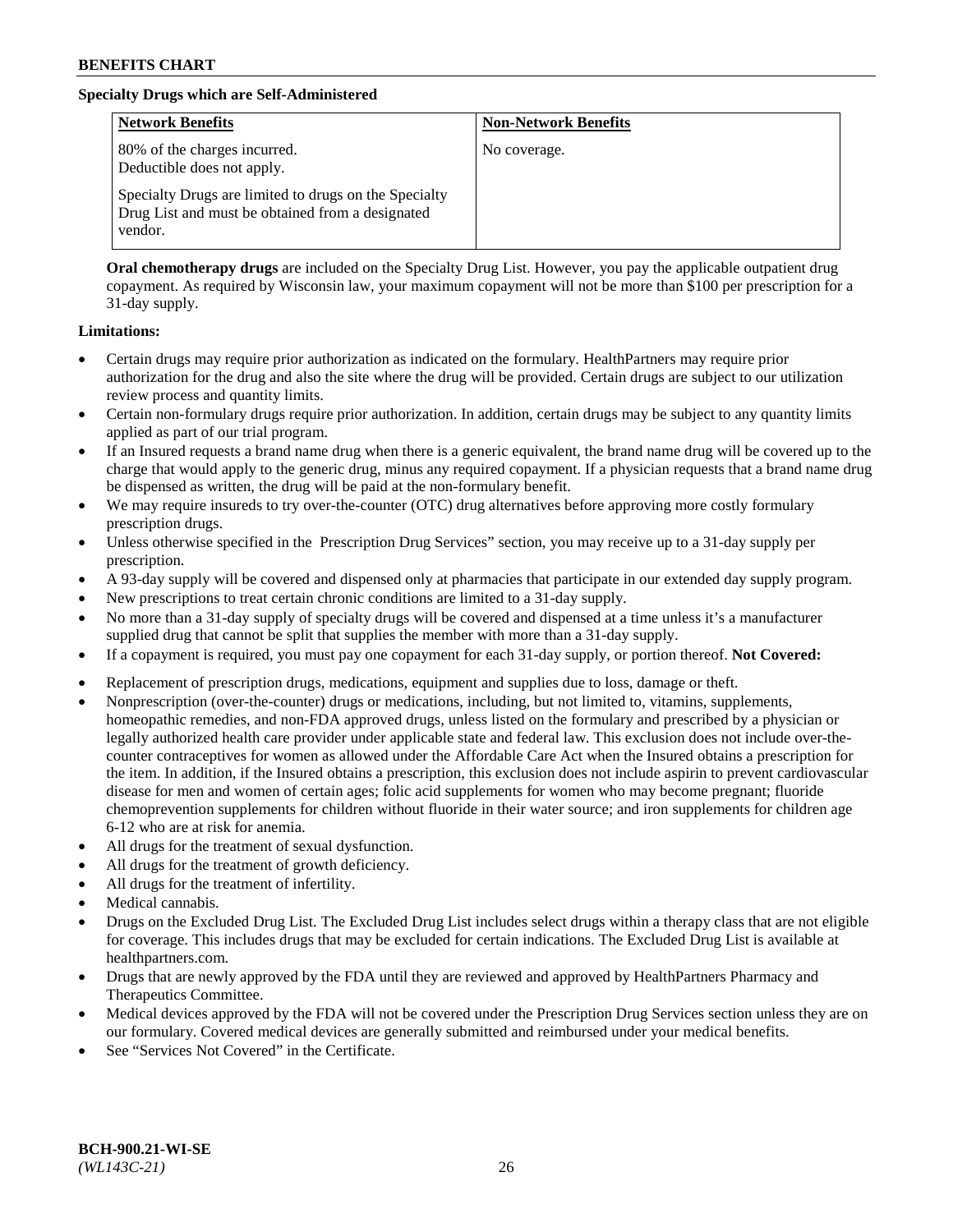# **PREVENTIVE SERVICES**

#### **Applicable Definitions:**

**Routine Preventive Services** are routine health care services that include screenings, check-ups and counseling to prevent illness, disease or other health problems before symptoms occur.

**Diagnostic Services** are services to help a provider understand your symptoms, diagnose illness and decide what treatment may be needed. They may be the same services that are listed as preventive services, but they are being used as diagnostic services. Your provider will determine if these services are preventive or diagnostic. These services are not preventive if received as part of a visit to diagnose, manage or maintain an acute or chronic medical condition, illness or injury. When that occurs, unless otherwise indicated below, standard deductibles, copayments or coinsurance apply.

### **Covered Services:**

We cover preventive services that meet any of the requirements under the Affordable Care Act (ACA) shown in the bulleted items below. These preventive services are covered at 100% under the Network Benefits with no deductible, copayments or coinsurance. (If a preventive service is not required by the ACA and it is covered at a lower benefit level, it will be specified below.) Preventive benefits mandated under the ACA are subject to periodic review and modification. Changes would be effective in accordance with the federal rules. Preventive services mandated by the ACA include:

- Evidence-based items or services that have in effect a rating of A or B in the current recommendations of the United States Preventive Services Task Force with respect to the individual;
- Immunizations for routine use in children, adolescents, and adults that have in effect a recommendation from the Advisory Committee on Immunization Practices of the Centers for Disease Control and Prevention with respect to the individual;
- With respect to infants, children, and adolescents, evidence-informed preventive care and screenings provided for in comprehensive guidelines supported by the Health Resources and Services Administration; and
- With respect to women, preventive care and screenings provided for in comprehensive guidelines supported by the Health Resources and Services Administration.

Covered services are based on established medical policies, which are subject to periodic review and modification by the medical or dental directors. These medical policies (medical coverage criteria) are available by calling Member Services, or logging on to your "*my*HealthPartners" account at [healthpartners.com.](https://www.healthpartners.com/hp/index.html)

### **ACA and state mandated preventive services are covered as follows:**

**Routine Health Exams and Periodic Health Assessments.** A physician or health care provider will counsel you as to how often health assessments are needed based on age, sex and health status. This includes screening and counseling for tobacco cessation and all FDA approved tobacco cessation medications including over-the-counter drugs (as shown in the Prescription Drug Services section).

| Network Benefits                                            | <b>Non-Network Benefits</b>  |
|-------------------------------------------------------------|------------------------------|
| 100% of the charges incurred.<br>Deductible does not apply. | 50% of the charges incurred. |

**Child Health Supervision Services.** This includes pediatric preventive services such as newborn screenings, appropriate immunizations, developmental assessments and laboratory services appropriate to the age of the child from birth to 72 months and appropriate immunizations to age 18.

| Network Benefits                                            | <b>Non-Network Benefits</b>  |
|-------------------------------------------------------------|------------------------------|
| 100% of the charges incurred.<br>Deductible does not apply. | 50% of the charges incurred. |

#### **Routine Prenatal Care and Exams**

| Network Benefits                                            | <b>Non-Network Benefits</b>  |
|-------------------------------------------------------------|------------------------------|
| 100% of the charges incurred.<br>Deductible does not apply. | 50% of the charges incurred. |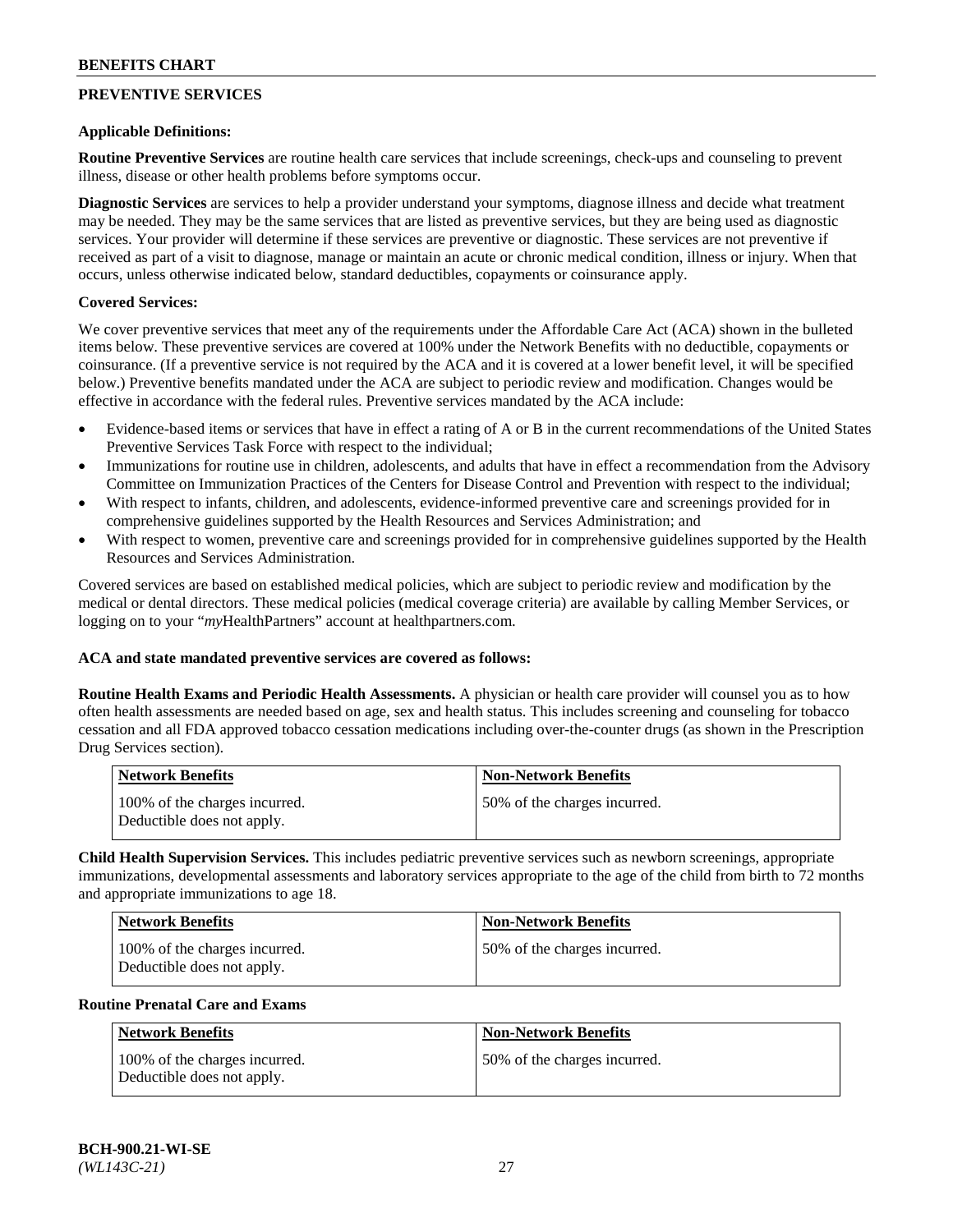**Routine Postnatal Care.** This includes health exams, assessments, education and counseling relating to the period immediately after childbirth.

| Network Benefits                                            | <b>Non-Network Benefits</b>  |
|-------------------------------------------------------------|------------------------------|
| 100% of the charges incurred.<br>Deductible does not apply. | 50% of the charges incurred. |

**Routine Screening Procedures for Cancer.** This includes colorectal screening starting at age 50 and under age 50 for people at high risk of colorectal cancer. This also includes cancer screenings recommended by the USPSTF with an A or B rating. Women's preventive health services below describe additional routine screening procedures for cancer.

| <b>Network Benefits</b>                                     | <b>Non-Network Benefits</b>  |
|-------------------------------------------------------------|------------------------------|
| 100% of the charges incurred.<br>Deductible does not apply. | 50% of the charges incurred. |

**Professional Voluntary Family Planning Services.** This includes services to prevent or delay a pregnancy, including counseling and education. Services must be provided by a licensed provider.

| Network Benefits                                            | <b>Non-Network Benefits</b>  |
|-------------------------------------------------------------|------------------------------|
| 100% of the charges incurred.<br>Deductible does not apply. | 50% of the charges incurred. |

# **Adult Immunizations**

| Network Benefits                                            | Non-Network Benefits         |
|-------------------------------------------------------------|------------------------------|
| 100% of the charges incurred.<br>Deductible does not apply. | 50% of the charges incurred. |

**Women's Preventive Health Services.** This includes mammograms, screenings for cervical cancer (pap smears), breast pumps, human papillomavirus (HPV) testing, counseling for sexually transmitted infections, counseling and screening for human immunodeficiency virus (HIV), and all FDA approved contraceptive methods as prescribed by a doctor, sterilization procedures, education and counseling (see the Prescription Drug Services section for coverage of oral contraceptive drugs). We also provide genetic screening for BRCA if someone in your family has the gene or you have a diagnosis of cancer.

The U.S. Preventive Services Task Force (USPSTF) recommends screening mammography, with or without clinical breast examination (CBE), every 1-2 years for women aged 40 and older. For women age 50 and older, we cover an annual mammogram.

| <b>Network Benefits</b>                                     | <b>Non-Network Benefits</b>  |
|-------------------------------------------------------------|------------------------------|
| 100% of the charges incurred.<br>Deductible does not apply. | 50% of the charges incurred. |

**Obesity Screening and Management.** We cover obesity screening and counseling for all ages during a routine preventive care exam. If you are age 18 or older and have a body mass index of 30 or more, we also cover intensive obesity management to help you lose weight. Your primary care doctor can coordinate these services.

| <b>Network Benefits</b>                                     | <b>Non-Network Benefits</b>  |
|-------------------------------------------------------------|------------------------------|
| 100% of the charges incurred.<br>Deductible does not apply. | 50% of the charges incurred. |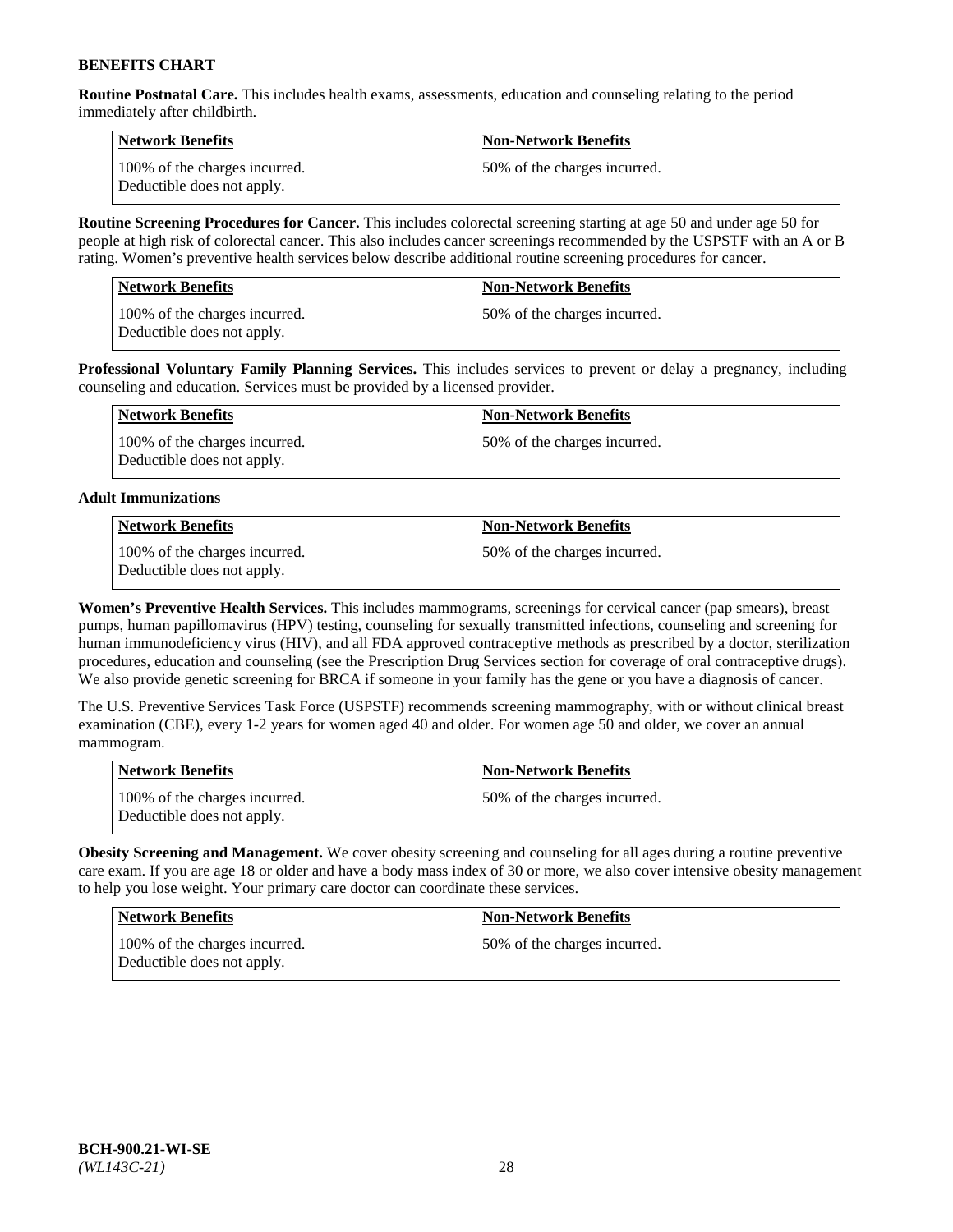**Preventive Medications.** We cover preventive medications currently recommended by USPSTF with an A or B rating if they are prescribed by your medical provider and they are listed on our formulary. Preventive medications are subject to periodic review and modification. Changes would be effective in accordance with the federal rules and reflected in our current medical coverage criteria for preventive care services.

| <b>Network Benefits</b>                                     | <b>Non-Network Benefits</b>  |
|-------------------------------------------------------------|------------------------------|
| 100% of the charges incurred.<br>Deductible does not apply. | 50% of the charges incurred. |

# **In addition to any ACA or state mandated preventive services referenced above, we cover the following eligible services:**

### **Routine Eye and Hearing Exams**

| <b>Network Benefits</b>                                     | <b>Non-Network Benefits</b>  |
|-------------------------------------------------------------|------------------------------|
| 100% of the charges incurred.<br>Deductible does not apply. | 50% of the charges incurred. |

**Ovarian Cancer Surveillance Test for Women who are at Risk.** "At risk for ovarian cancer" means (1) having a family history that includes any of the following: one or more first-degree or second-degree relatives with ovarian cancer, clusters of female relatives with breast cancer or nonpolyposis colorectal cancer; or (2) testing positive for BRCA1 or BRCA2 mutations. "Surveillance test for ovarian cancer" means annual screening using CA-125 serum tumor marker testing, transvaginal ultrasound, pelvic examination or other proven ovarian screening tests currently being evaluated by the federal Food and Drug Administration or by the National Cancer Institute.

| <b>Network Benefits</b>                               | <b>Non-Network Benefits</b>                           |
|-------------------------------------------------------|-------------------------------------------------------|
| Coverage level is same as corresponding Network       | Coverage level is same as corresponding Non-Network   |
| Benefits, depending on type of service provided, such | Benefits, depending on type of service provided, such |
| as Diagnostic Imaging Services, Laboratory Services   | as Diagnostic Imaging Services, Laboratory Services   |
| or Office Visits for Illness or Injury, or Preventive | or Office Visits for Illness or Injury, or Preventive |
| Services.                                             | Services.                                             |

#### **Limitations:**

• Services are not preventive if received as part of a visit to diagnose, manage or maintain an acute or chronic medical condition, illness or injury. When that occurs, unless otherwise indicated above, standard deductibles, copayments or coinsurance apply.

# **Not Covered:**

See "Services Not Covered" in the Certificate.

# **TRANSPLANT SERVICES**

# **Applicable Definitions:**

**Autologous.** This is when the source of cells is from the individual's own marrow or stem cells.

**Allogeneic.** This is when the source of cells is from a related or unrelated donor's marrow or stem cells.

**Allogeneic Bone Marrow Transplant.** This is when the bone marrow is harvested from the related or unrelated donor and stored. The patient undergoes treatment which includes tumor ablation with high-dose chemotherapy and/or radiation. The bone marrow is reinfused (transplanted).

**Autologous Bone Marrow Transplant.** This is when the bone marrow is harvested from the individual and stored. The patient undergoes treatment which includes tumor ablation with high-dose chemotherapy and/or radiation. The bone marrow is reinfused (transplanted).

**Autologous/Allogeneic Stem Cell Support.** This is a treatment process that includes stem cell harvest from either bone marrow or peripheral blood, tumor ablation with high-dose chemotherapy and/or radiation, stem cell reinfusion, and related care. Autologous/allogeneic bone marrow transplantation and high dose chemotherapy with peripheral stem cell rescue/support are considered to be autologous/allogeneic stem cell support.

**BCH-900.21-WI-SE**  *(WL143C-21)* 29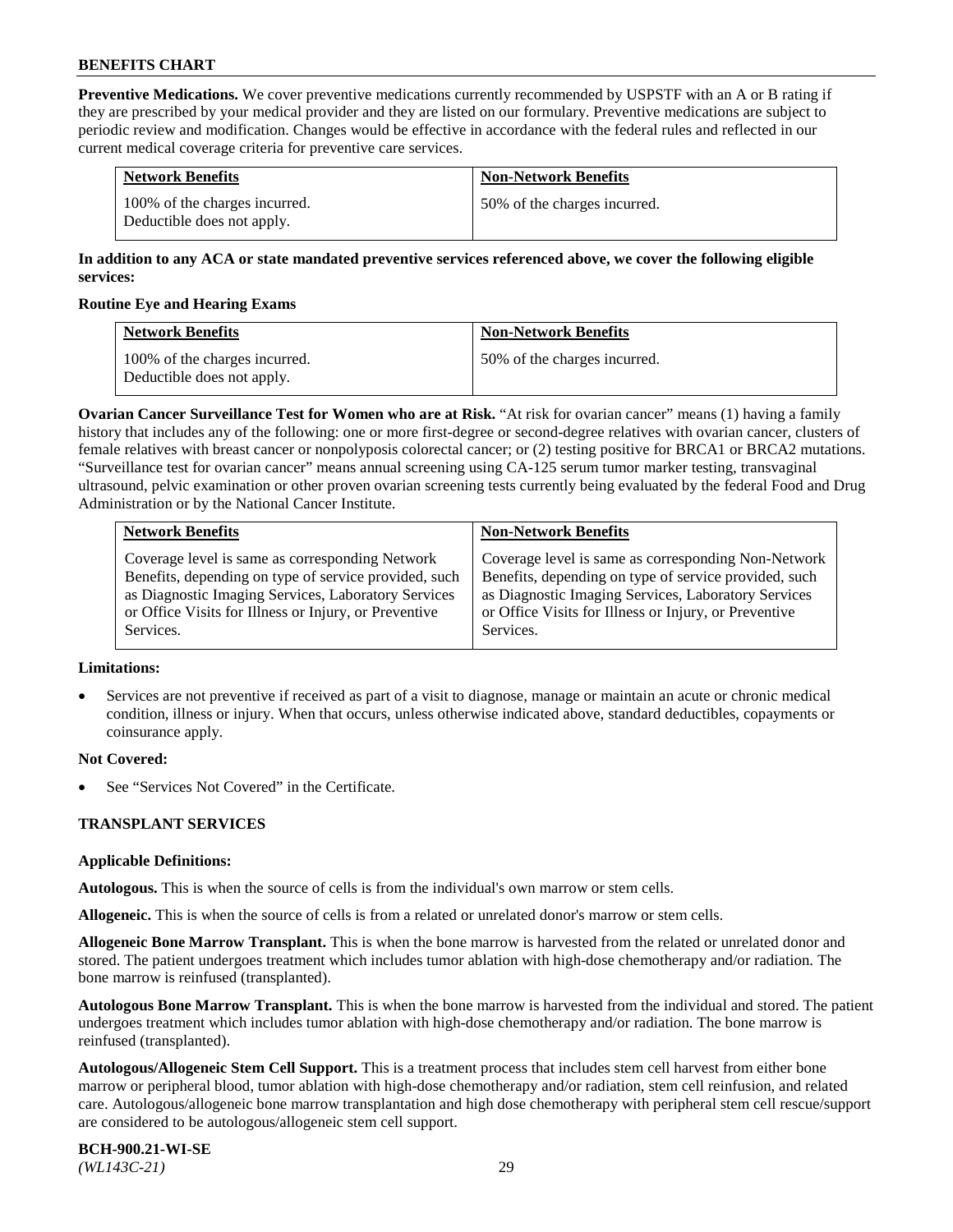**Designated Transplant Center.** This is any health care provider, group or association of health care providers designated by us to provide services, supplies or drugs for specified transplants for our Insureds.

**Transplant Services.** This is transplantation (including retransplants) of the human organs or tissue listed below, including all related post-surgical treatment, follow-up care and drugs and multiple transplants for a related cause. Transplant services do not include other organ or tissue transplants or surgical implantation of mechanical devices functioning as a human organ, except surgical implantation of an FDA approved Ventricular Assist Device (VAD) or total artificial heart, functioning as a temporary bridge to heart transplantation.

Prior authorization is required prior to consultation to support coordination of care and benefits.

# **Covered Services:**

We cover eligible transplant services (as defined above) while you are covered under the Certificate. Transplants that will be considered for coverage are limited to the following:

- Kidney transplants for end-stage disease.
- Cornea transplants for end-stage disease.
- Heart transplants for end-stage disease.
- Lung transplants or heart/lung transplants for: (1) primary pulmonary hypertension; (2) Eisenmenger's syndrome; (3) endstage pulmonary fibrosis; (4) alpha 1 antitrypsin disease; (5) cystic fibrosis; and (6) emphysema.
- Liver transplants for: (1) biliary atresia in children; (2) primary biliary cirrhosis; (3) post-acute viral infection (including hepatitis A, hepatitis B antigen e negative and hepatitis C) causing acute atrophy or post-necrotic cirrhosis; (4) primary sclerosing cholangitis; (5) alcoholic cirrhosis; and (6) hepatocellular carcinoma.
- Allogeneic bone marrow transplants or peripheral stem cell support associated with high dose chemotherapy for: (1) acute myelogenous leukemia; (2) acute lymphocytic leukemia; (3) chronic myelogenous leukemia; (4) severe combined immunodeficiency disease; (5) Wiskott-Aldrich syndrome; (6) aplastic anemia; (7) sickle cell anemia; (8) non-relapsed or relapsed non-Hodgkin's lymphoma; (9) multiple myeloma; and (10) testicular cancer.
- Autologous bone marrow transplants or peripheral stem cell support associated with high-dose chemotherapy for: (1) acute leukemias; (2) non-Hodgkin's lymphoma; (3) Hodgkin's disease; (4) Burkitt's lymphoma; (5) neuroblastoma; (6) multiple myeloma; (7) chronic myelogenous leukemia; and (8) non-relapsed non-Hodgkin's lymphoma.
- Pancreas transplants for simultaneous pancreas-kidney transplants for diabetes, pancreas after kidney, living related segmental simultaneous pancreas kidney transplantation and pancreas transplant alone.

To receive Network Benefits, charges for transplant services must be incurred at a Designated Transplant Center.

The transplant-related treatment provided, including expenses incurred for directly related donor services, shall be subject to and in accordance with the provisions, limitations, maximums and other terms of the Certificate.

Medical and hospital expenses of the donor are covered only when the recipient is an Insured and the transplant and directly related donor expenses have been prior authorized for coverage. Treatment of medical complications that may occur to the donor are not covered. Donors are not considered Insureds, and are therefore not eligible for the rights afforded to Insureds under the Certificate.

The list of eligible transplant services and coverage determinations are based on established medical policies, which are subject to periodic review and modification by the medical director.

| <b>Network Benefits</b>                          | <b>Non-Network Benefits</b>                            |
|--------------------------------------------------|--------------------------------------------------------|
| See Network Inpatient Hospital Services Benefit. | I See Non-Network Inpatient Hospital Services Benefit. |

**Kidney disease treatment.** We cover services for kidney disease treatment, including dialysis, transplantation and donor related services. Donor related expenses are covered as described above.

| <b>Network Benefits</b>                                                                                  | <b>Non-Network Benefits</b>                                                                                  |
|----------------------------------------------------------------------------------------------------------|--------------------------------------------------------------------------------------------------------------|
| Coverage level is same as corresponding Network<br>Benefits, depending on type of service provided, such | Coverage level is same as corresponding Non-Network<br>Benefits, depending on type of service provided, such |
| as Office Visits for Illness or Injury, Inpatient or                                                     | as Office Visits for Illness or Injury, Inpatient or                                                         |
| <b>Outpatient Hospital Services.</b>                                                                     | <b>Outpatient Hospital Services.</b>                                                                         |